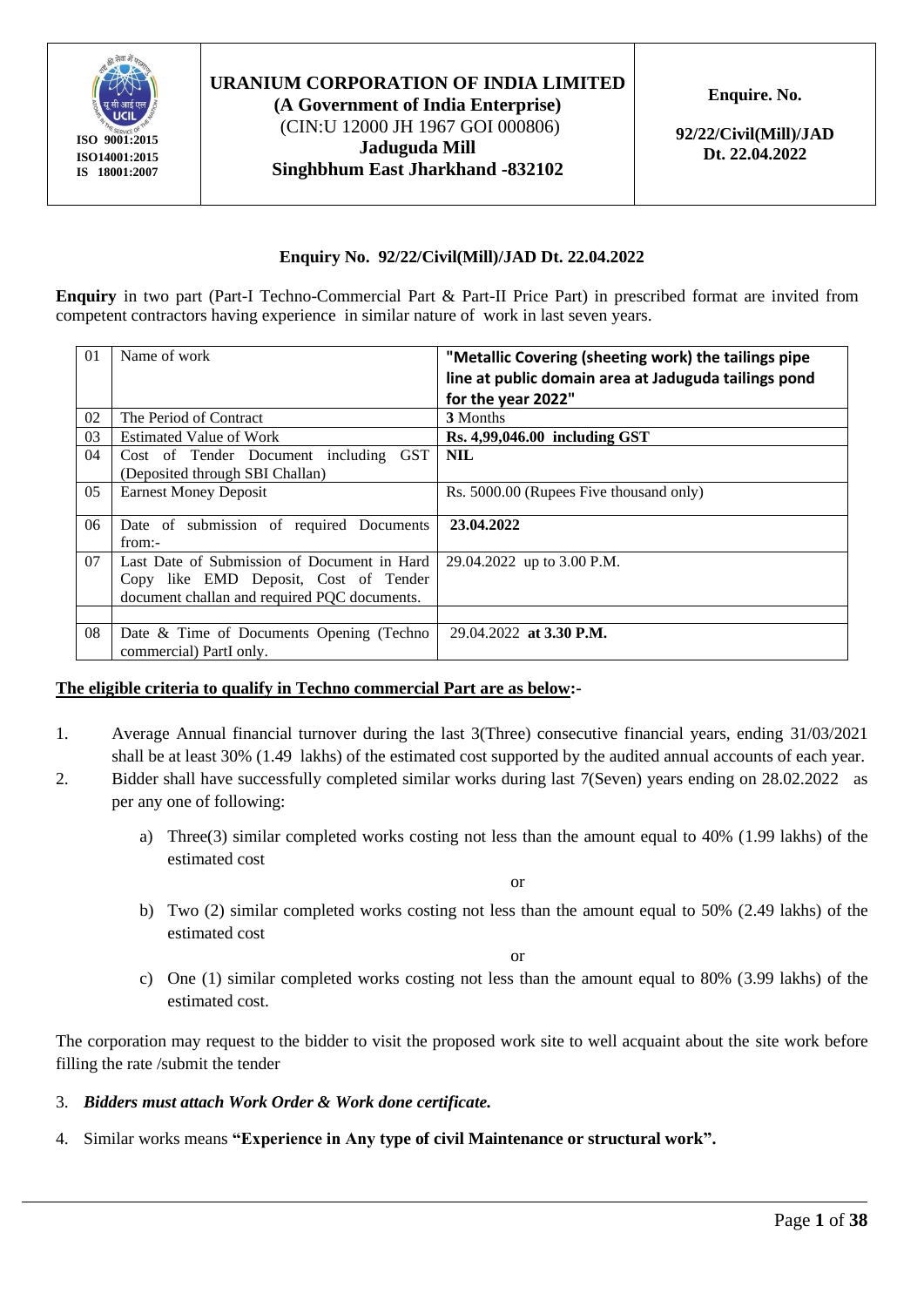

#### **URANIUM CORPORATION OF INDIA LIMITED (A Government of India Enterprise)** (CIN:U 12000 JH 1967 GOI 000806) **Jaduguda Mill Singhbhum East Jharkhand -832102**

**Enquire. No.** 

**92/22/Civil(Mill)/JAD Dt. 22.04.2022**

5. Public Sector Undertakings, State Government Undertakings, may be exempted from payment of EMD with the approval of Competent Authority. MSME/Small Scale Industries (SSI) with current valid registration with State or Central Govt. shall be exempted from payment of EMD (after ensuring that the registration in case of SSI) pertains to the class of items/stores/works for which the tender is floated) by the authority competent to conclude supply/ contract orders.

The tender documents shall be issued free of cost to company/units registered with MSME/National Small Industries Corporation/Director of Industries of State, Cottage Industries approved by the State Authority or any other entity as may be specified by Govt. guidelines from time to time, after ensuring that the approval pertains to the class of item/works for which tender is floated.

Benefit for MSME owned by SC/ST will be applicable as per the Govt. guide lines.

Pre-qualification criteria with respect to prior turnover and prior experience may be relaxed for micro and Small Enterprises as per GOI guidelines subject to meeting of quality and technical specification under start up Scheme as per Govt. policy circular No. 1(2)(1)/2016-MA Dt. 10<sup>th</sup> March 2016 you have to submit NSIC certificate or other authentic relevant document to proof your capacity, quality and technical specification to qualify the technical part otherwise your tender will be not considered.

6. Necessary documentary evidences in support of the same in the form of copy of Work Orders & Completion Certificates from the competent authority of client, along with the contact details of the signatories shall be furnished, in absence of which the offer will be rejected. Any other document / certified drawing as desired by UCIL, to assess the Similar Work shall have to submitted.

The tender can be downloaded from UCIL e-proc site [www.ucil.gov.in](http://www.ucil.gov.in/) cost of tender fee shall be paid through SBI Challan or Demand Draft payable at SBI Jaduguda in favour of UCIL. The copy of cost of tender (If required) documents in SBI Challan/Demand Draft and required PQC documents Technical) and Price Part shall be submitted in separate envelopes i.e. Technical part in one envelope and Price Part in triplicate [1 original + 2 photo copies) in other envelope in the office of GM(I/P & IRs/CP), Jaduguda. The original DD/SBI Collect Challan (UCIL Copy). Hard copy of NSIC/MSME and EMD shall be submitted on or before the due date and time in the  $0/0$  GM(I/P & IRs/CP), Jaduguda . The price parts of only the qualified bidders who qualify on the Techno Commercial part shall be opened.

The Corporation reserves the right to accept or reject any or all the tenders in full or part and the tenderer shall be bound to perform the same at his quoted rates.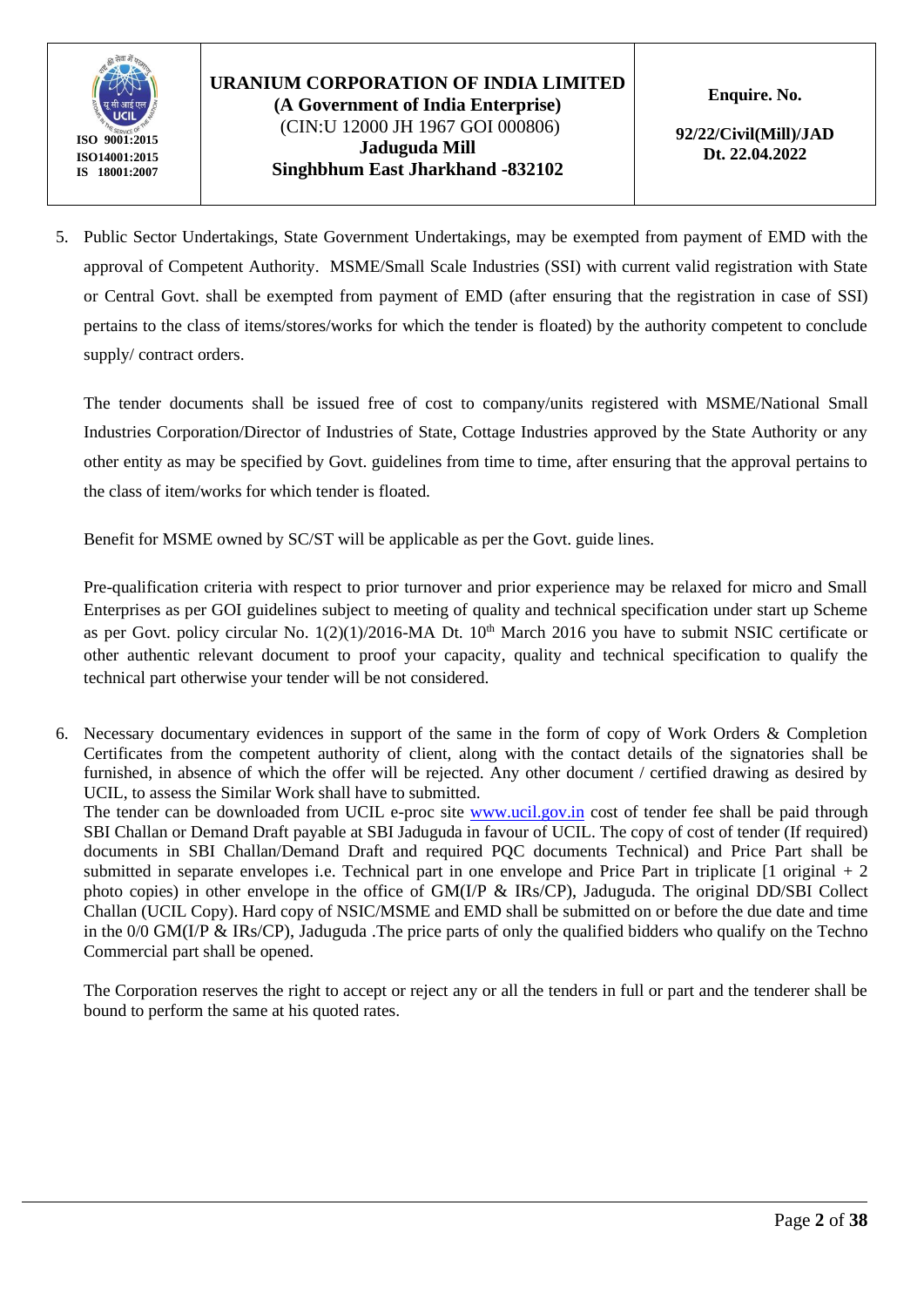

(CIN:U 12000 JH 1967 GOI 000806) **Jaduguda Mill Singhbhum East Jharkhand -832102** **Enquire. No.** 

**92/22/Civil(Mill)/JAD Dt. 22.04.2022**

# **SCOPE OF WORK**

## **The Scope of work will include the following:**

- 1. Supplying of all required material by contractor only.
- 2. Cutting and fixing work required to be done by contractor only.
- 3. All the work required to be complete as per instruction of EIC.
- 4. During the time of work every all the safety points should be ensure by the contractor only.
- 5. All the necessary tools, Tackles will have to be arranged by the contractor.

The contractors are advised to quote their rates as per the schedule of items enclosed considering all the above mentioned activities. No separate claim against any activity will be entertained by UCIL.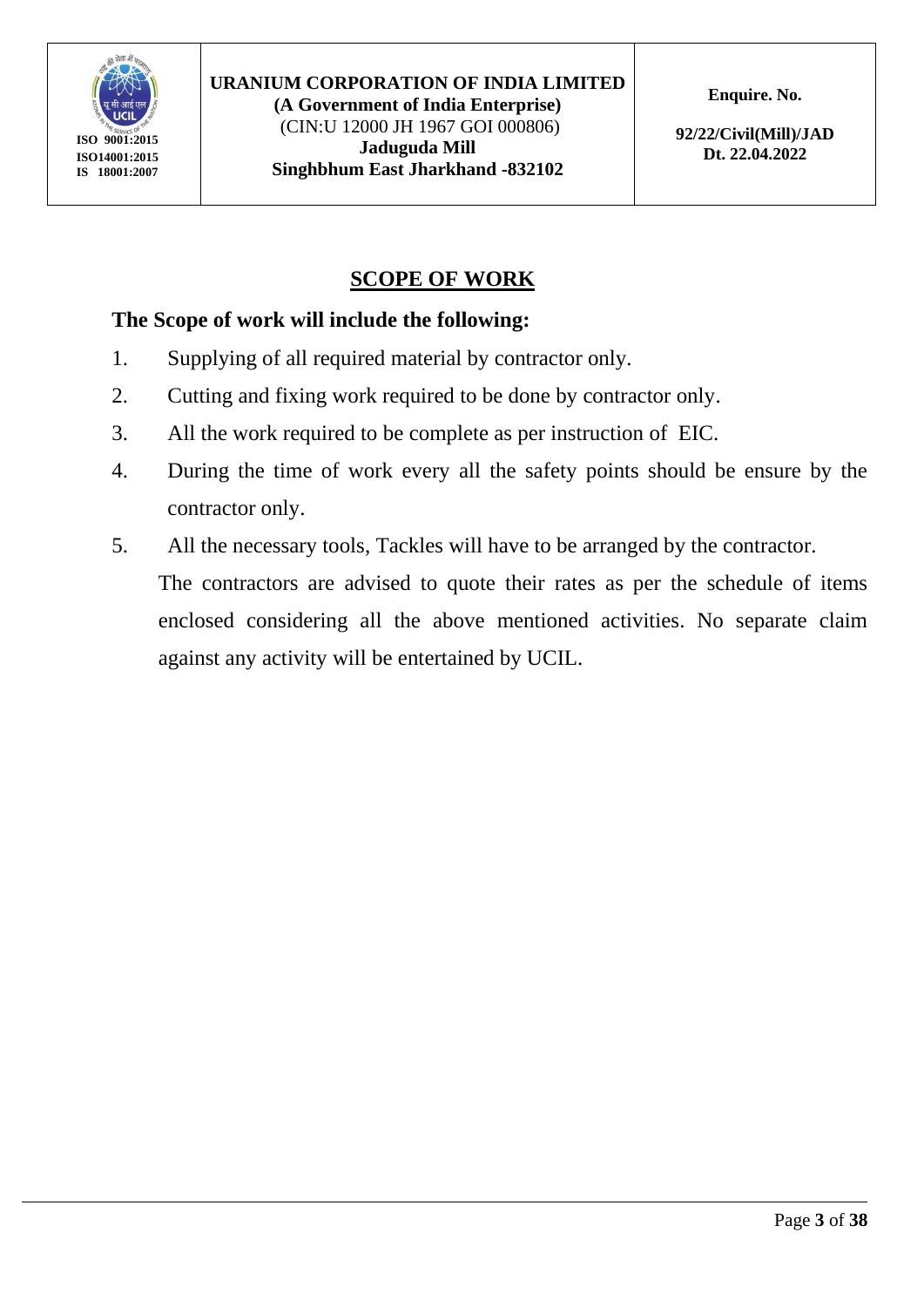

**(A Government of India Enterprise)** (CIN:U 12000 JH 1967 GOI 000806) **Jaduguda Mill Singhbhum East Jharkhand -832102** **Enquire. No.** 

**92/22/Civil(Mill)/JAD Dt. 22.04.2022**

#### LIST OF DOCUMENTS TO BE SUBMITTED IN PART-I

- (a) Tenderer's covering letter.
- (b) Cost of tender document if required.
- (c) Document showing deposit of earnest money, as asked for, in the NIT
- (d) Filled in proposal exhibit sheets.
- (e) List of jobs(Work order copy along with BOQ) executed during last 07 (Seven) years with following information's:-
	- (i) Name of purchaser and name of work.
	- (ii) Scheduled completion time with name and nature of jobs with awarded value& completed value.
	- (iii) Actual completion time of the work.
	- (iv) Reasons for delay in completion of the job, if any.
	- (f) Drawing list duly signed.(If drawing is attached)
- (g) PAN, GSTIN, PF No. &Other document as may be required to be submitted along with the tender in accordance with Technical specifications, Special conditions and General conditions of NIT Tender Document.
- (h) Financial status, Balance sheet, Profit and Loss Account for last three years, Chartered accountant certificate as per Financial Qualifying Criteria
- (i) Integrity Pact duly signed & stamped.

#### LIST OF DOCUMENTS TO BE SUBMITTED IN PART-II (PRICE BID)

a) Filled in Schedule of quantities (mentioned underpriced proposal in NIT tender document) which included the list of items of work quantities of each items, rate quoted and amount computed for all items and total value of work.

#### **4.0 EARNEST MONEY**

EMD is to be remitted by way of 'demand draft' or 'bankers cheque' only in favour of Uranium Corporation of India Limited. No cash, MO, Fund Transfer etc is to be accepted. EMD amount in rupee value is to be mentioned as a fixed amount in the tender and not as a percentage of the estimated cost

No interest is payable on the EMD.

EMD is liable to be forfeited if:

- a) The tenderer changes the terms and conditions or prices or withdraw his quotation subsequent to the date of opening.
- b) The tenderer fails to accept the order when placed or fails to commence supplies/works after accepting the order.
- c) In case bidder submits false/fabricated documents.
- d) In case bidder fails to submit Security Deposit within 30 days of receipt of Work/Purchase Order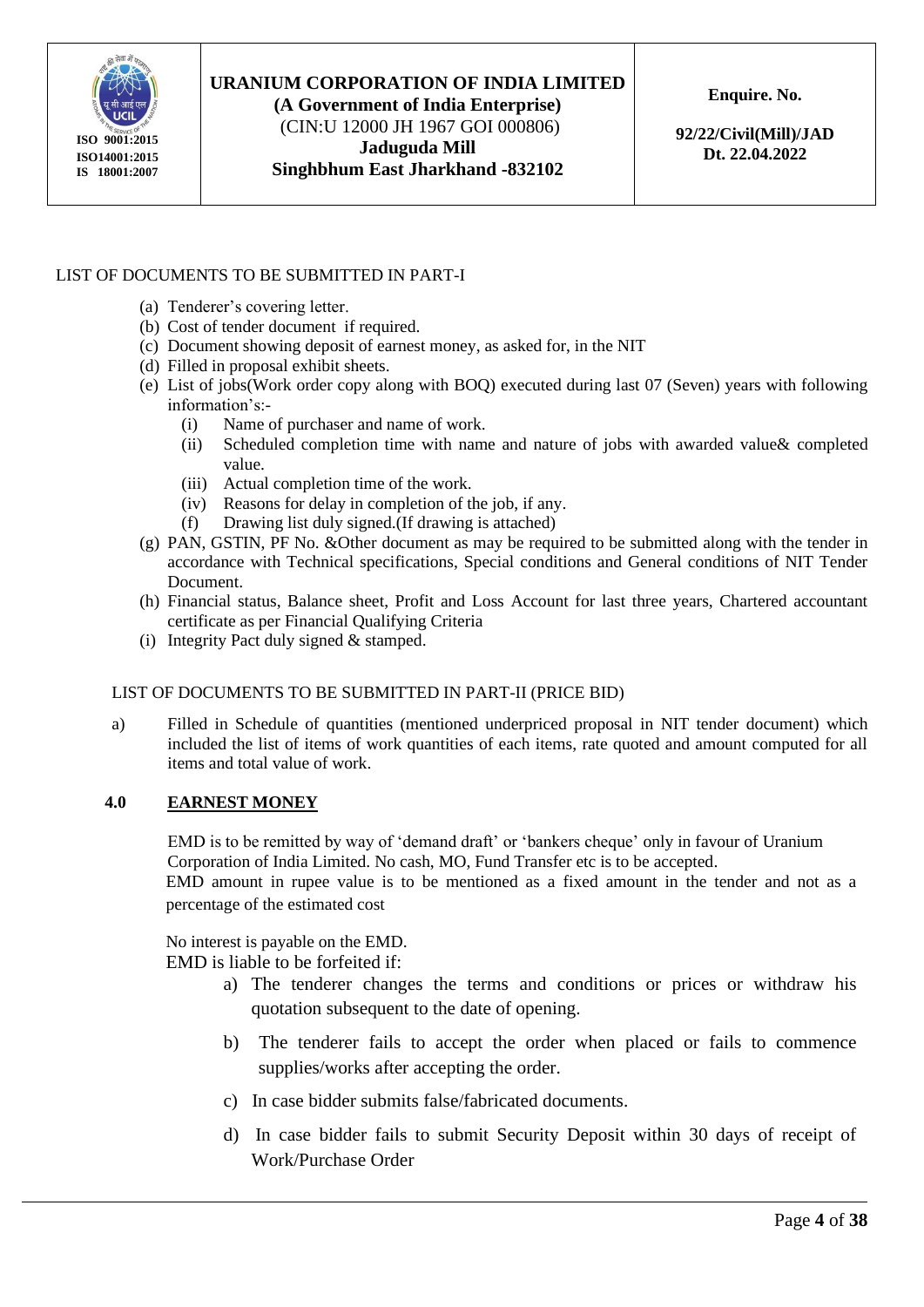

(CIN:U 12000 JH 1967 GOI 000806) **Jaduguda Mill Singhbhum East Jharkhand -832102** **Enquire. No.** 

**92/22/Civil(Mill)/JAD Dt. 22.04.2022**

#### EMD EXEMPTION.:

Tenderers registered with National Small Industries Corporation/ Small Scale Industries/ Micro, Small scale Industry (MSE) or DGS&D for the tendered work will be exempted from submission of EMD & Cost of Tender. The tenderer should enclose an authenticated/ notarized copy of their valid registration certificate (latest) with NSIC, MSME, SSI, DGS&D for grant of exemption.

PSUs, State Government Undertakings are exempted from payment of EMD with the prior approval of competent authority of UCIL.

#### **5.0 SECURITY DEPOSIT**

Total amount of Security deposit shall be limited to 3 % of the awarded value of work. Fifty percent of this amount shall have to be deposited as initial security deposit at the time of execution of agreement including the amount deposited as Earnest Money.

- (a) Acceptable mode of payment of Initial Security Deposit/ Earnest Money:
	- i) For deposit upto Rs. 5,000/- : Demand Draft payable at SBI, Jaduguda/Hartopa.

ii) For deposit beyond Rs. 5,000/- and up to Rs. 1.00 Lakh.: DAC/TDR/FDR etc. from any Schedule Banks duly pledged in favour of UCIL. But in case of Earnest Money of amount more than Rs. 50,000/-, the Tenderer should submit Bank Guarantee issued by Nationalized bank.

iii) For deposit beyond Rs. 1.00 Lakhs: Bank Guarantee issued by Scheduled bank of jointly, severally bound with the Contractor to the purchaser for the amount same above. The terms of the said guarantee shall be such as shall be approved by the purchaser and the obtaining of such guarantee and the cost of guarantee to be so entered shall be at the expenses, in all respects, of the Contractor. The said guarantee shall be valid till the expiry of the defect liability period and issue of the final certificate by the Engineer, and with a claim period of Six months beyond it's required validity.

In addition to the above, further amount to the extent of the 1.5% of awarded value of the work will be deducted from the Running Account bills by way of percentage deductions. Such percentage deduction shall be @ 3% of the running account bills till the full amount of security deposit is realized/retained by the Corporation.

(b) All compensation or other sums of money payable by the Contractor under the terms of this contact or any other contact or any other account whatsoever may be deducted from or paid by sale of a sufficient part of his security deposit or from the interest arising there from or from any sums which may be due or become due to the Contractor by the Corporation or any account whatsoever and in the event of his security deposit be reduced by reason of any such deduction or sale as aforesaid, the Contractor shall within fourteen days of receipt of notice of demand from the Engineer-in-charge make good the deficit.

#### (c) **Refund of Security Deposit:**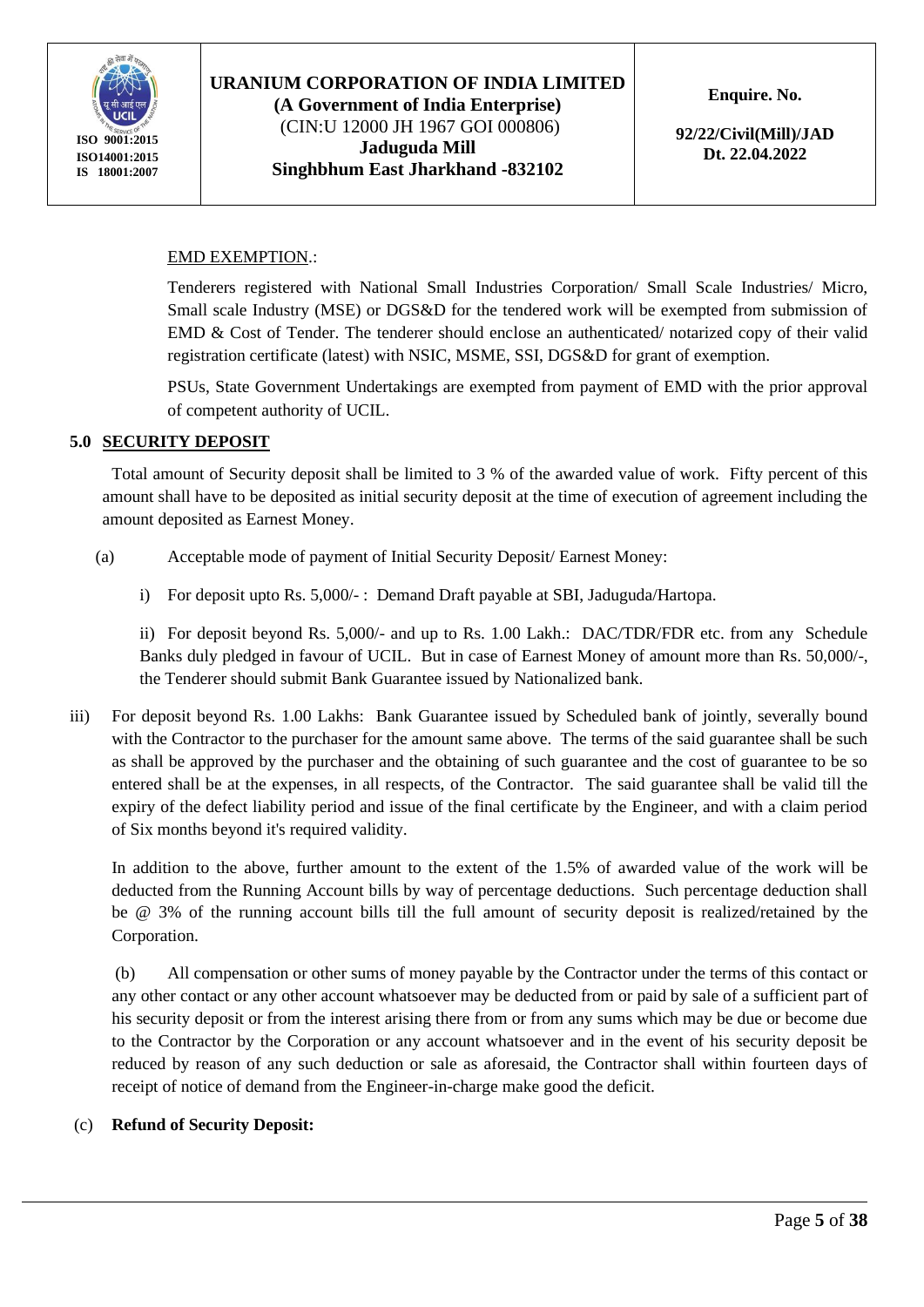

#### **URANIUM CORPORATION OF INDIA LIMITED (A Government of India Enterprise)** (CIN:U 12000 JH 1967 GOI 000806) **Jaduguda Mill**

**Singhbhum East Jharkhand -832102**

**Enquire. No.** 

**92/22/Civil(Mill)/JAD Dt. 22.04.2022**

Initial Security Deposit shall be refunded to the Contractor on the Engineer-in-charge certifying in writing that the work has been completed.

(d) On expiry of the Defects liability period or after payment of the Final bill payable whichever is later, the Engineer-in-charge shall on request from the Contractor refund to him the remaining portion of the security deposit provided the Engineer-in-charge is satisfied that there is no demand outstanding against the Contractor.

#### **6.0 AWARD OF CONTRACT**

The acceptance of a tender and award of contract to one or more than one Tenderer, if considered necessary, rests with the Corporation (UCIL). Corporation has the right to regroup the packages under the Tender. It shall not be obligatory on the part of the UCIL to accept the lowest tender. The Purchaser would be at liberty to accept any tender, lowest or otherwise, in whole or in part and to reject any or all the tenders received, without assigning any reason, and no explanation and compensation can be demanded from him by any Tenderer in respect thereto.

#### **L1 bidder will be decided based on lowest total quoted rates, work as given in price part format**

**Quoted Rate are including Paid Holiday, EPF, Bonus, Workmen Compensation/ESI , Contractor Profit, Overhead tools and tackles** 

**Base date shall be schedule date of opening of the (Part-I) Techno-Commercial Bid.**

#### 7.0 TIME OF COMPLETION

Time of completion for the complete package work shall be 06 **months**. The time of completion shall be reckoned 15 days from date of issue of work order/LOI whichever is earlier. However, the tenderer shall indicate the earliest possible time for completion of the works. The work shall be considered finished only if the Engineer-in-charge has issued a certificate to that effect.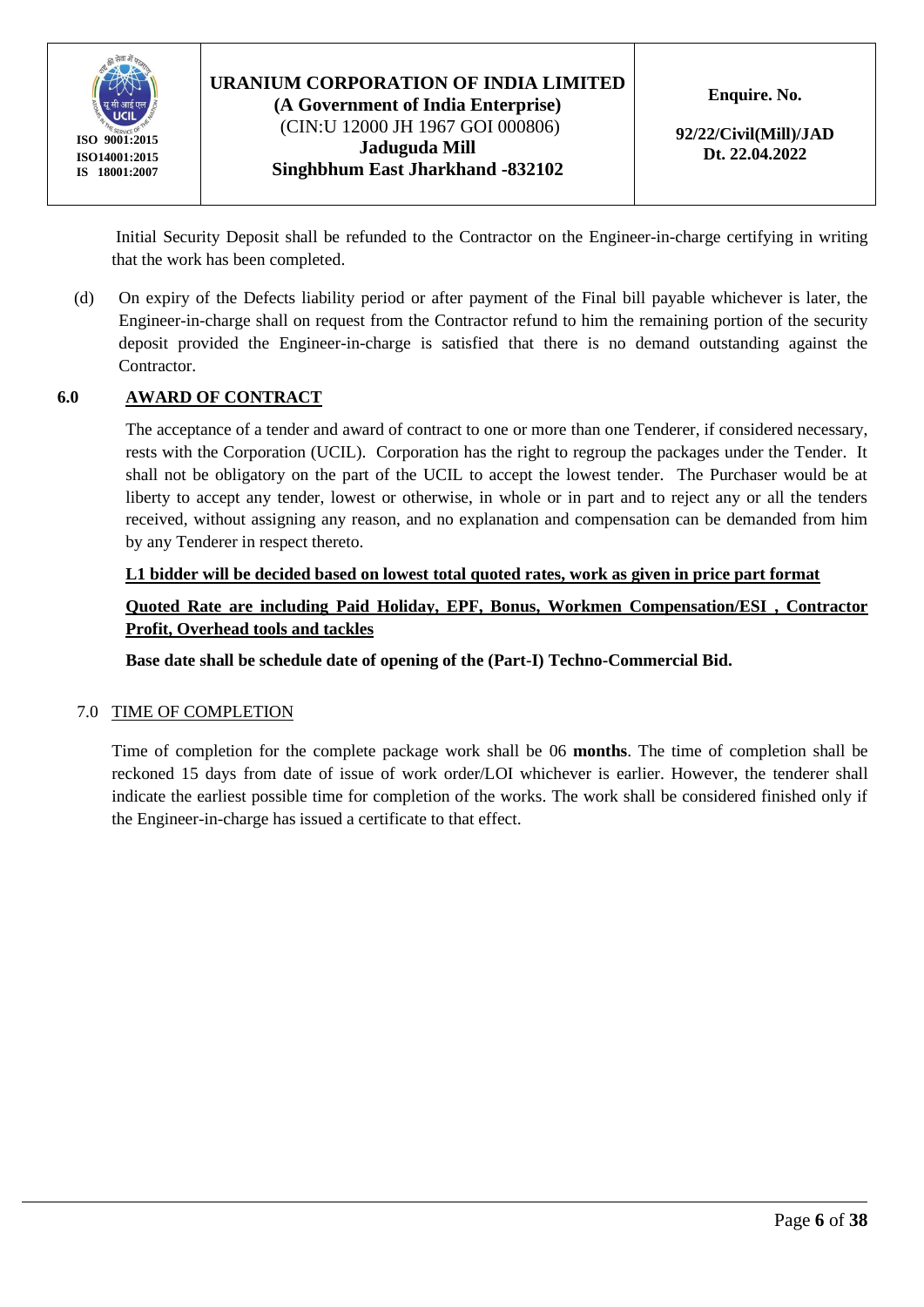

**(A Government of India Enterprise)** (CIN:U 12000 JH 1967 GOI 000806) **Jaduguda Mill Singhbhum East Jharkhand -832102** **Enquire. No.** 

**92/22/Civil(Mill)/JAD Dt. 22.04.2022**

#### **DECLARATION FORMS**

To

Tender Notice No. Date:

Name of work :

Dear Sir,

I/We, the undersigned, having examined the Tender documents as above hereby submit this tender amounting to the sum as per the enclosed filled in price proposal in Part-2 and should the same be accepted, hereby undertake to execute the complete works as set forth in the scope of work, Technical specification and Tender drawings in accordance with the conditions of tendering, Special conditions of contract, General conditions of contract or in default thereof to forfeit and pay to Uranium Corporation of India Limited, the sum of money mentioned in the relevant portion of tender document.

I/We, agree to abide by this Tender for the period of six (6) months from the date fixed for opening of the Techno- commercial part (Part I) and in default agree that the amount of Earnest Money deposited along with this tender may be forfeited.

I/We, undertake to complete the whole works covered under this tender within a period of ……………. from the date of letter of acceptance.

The Earnest Money for a value of Rs……………….. as required in Notice Inviting Tenders in the form of ……………….. is being enclosed duly endorsed in favour of Uranium Corporation of India Limited.

If this tender is accepted, I/We shall deposit the sum to constitute the security deposit required by the relevant terms of contract.

We also undertake, as required, to enter into a contract with Uranium Corporation of India Limited, by executing an Agreement in the prescribed contract Agreement Format enclosed alongwith this tender document and till such time the agreement be not executed, we shall be bound by the terms and conditions of the tender document and subsequent letter, minutes of discussions and letter of acceptance.

Signature of Tenderer

Name

Address

Dated…………………… day of…………………..

Witness

Name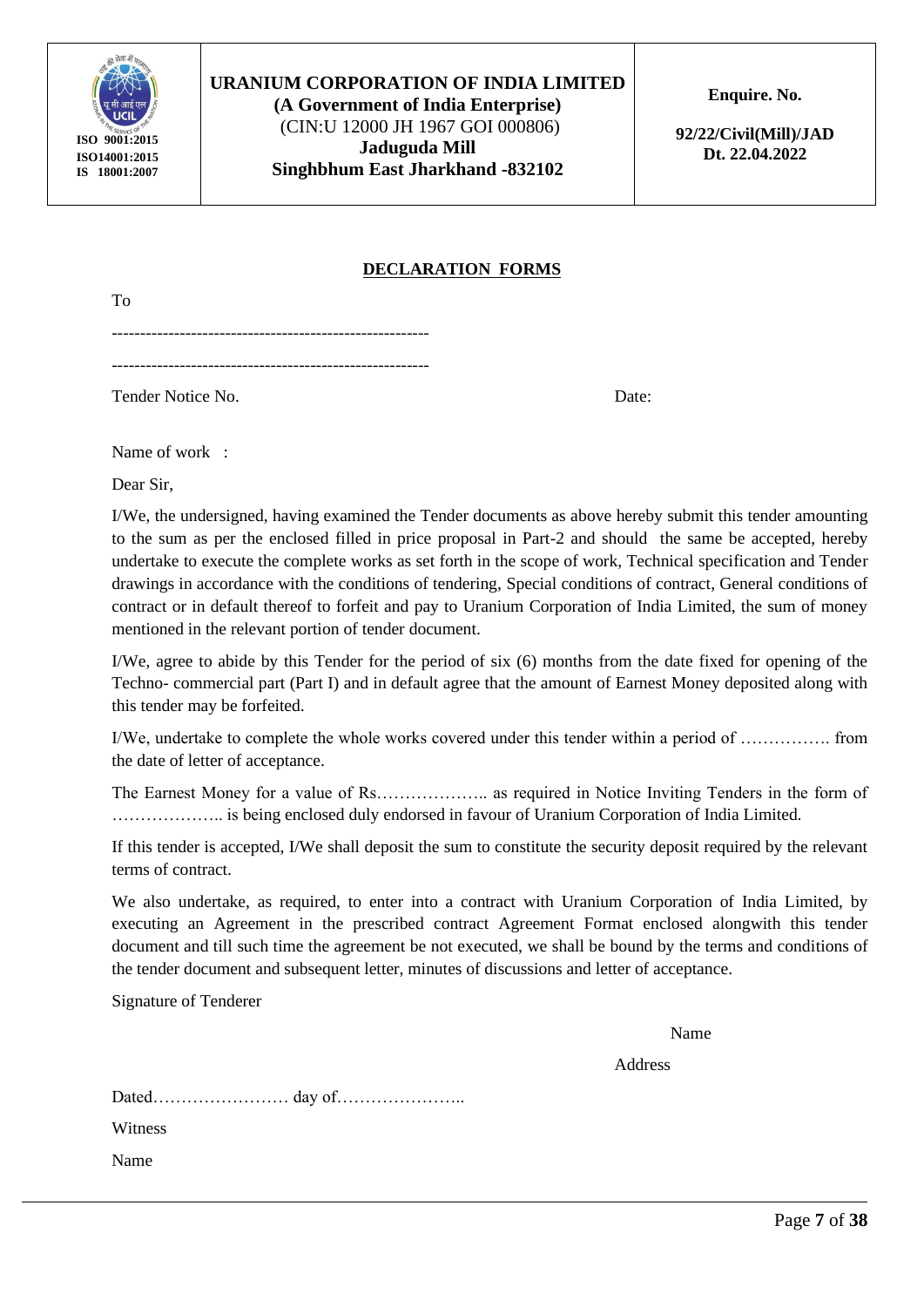

(CIN:U 12000 JH 1967 GOI 000806) **Jaduguda Mill Singhbhum East Jharkhand -832102** **Enquire. No.** 

**92/22/Civil(Mill)/JAD Dt. 22.04.2022**

Address

#### **CONTRACT AGREEMENT FORM**

ARTICLES OF AGREEMENT made and entered into this…………………………………… at Jaduguda, Jharkhand between URANIUM CORPORATION OF INDIA LIMITED (A Government of India Enterprise) having its Registered Office at Jaduguda Mines, Dist: Singhbhum, Jharkhand – 832 102. (hereinafter referred to as the Corporation) which expression shall unless repugnant to the context include its successors and/or assigns of one part and Messers …………………………………………………………………

having their registered office at ………………………………………………………..(hereinafter referred to as Contractor), which expression shall unless repugnant to the context include its successors and/or assigns of the other part.

WHEREAS the Corporation desired to entrust this particular type of work upon an experienced bonafied, reliable and resourceful agency and so invited tenders from pre-qualified bidders for the**" Job Title".**

as laid down in Annexure A hereinafter.

AND WHEREAS in pursuance of such invitation for Tender, the Contractor submitted a tender and also the subsequent clarifications, modifications, correspondence, minutes of meetings jointly signed by both the parties as laid down in Annexure "A" hereinafter.

AND WHEREAS after consideration of all above documents, the Corporation accepted the total offer along with all clarifications, modifications, correspondences and minutes of meetings for the supply, installation, testing and commissioning of all equipment will all accessories complete in all respect as submitted by the Contractor.

AND issued a letter of Intent No………………………………………. dated ……………………….

the contractor fully accepted the same vide…………………………… dated ………………………. And as listed in Annexure-D.

WHEREAS one of the conditions embodied in the Tender submitted by the Contractor and accepted by the Corporation was that the Contractor upon acceptance of his offer shall enter into an Agreement with the Corporation and furnish (i) Security Deposit, in the form of a Bank Guarantee for Rs……………………………………………………………………………………………………….. according to the

format acceptable to the Corporation and duly endorsed in favour of the Corporation for the due observance, fulfillment and performance by the Contractor of the terms, conditions and convents as the part of the Contract, (ii) Deta

AND WHEREAS the Corporation has called upon the Contractor to execute the presents.

#### NOW THIS AGREEMENT WITNESSETH AS FOLLOWS:

- 1. In this Agreement words and expression shall have the same meanings as are respectively assigned to them in the General conditions and special conditions of Contract hereinafter referred to.
- 2. The Corporation's letter of Intent No…………………………………. dated………………… and the Contractor's full acceptance of the same vide …………………………………………………. Dated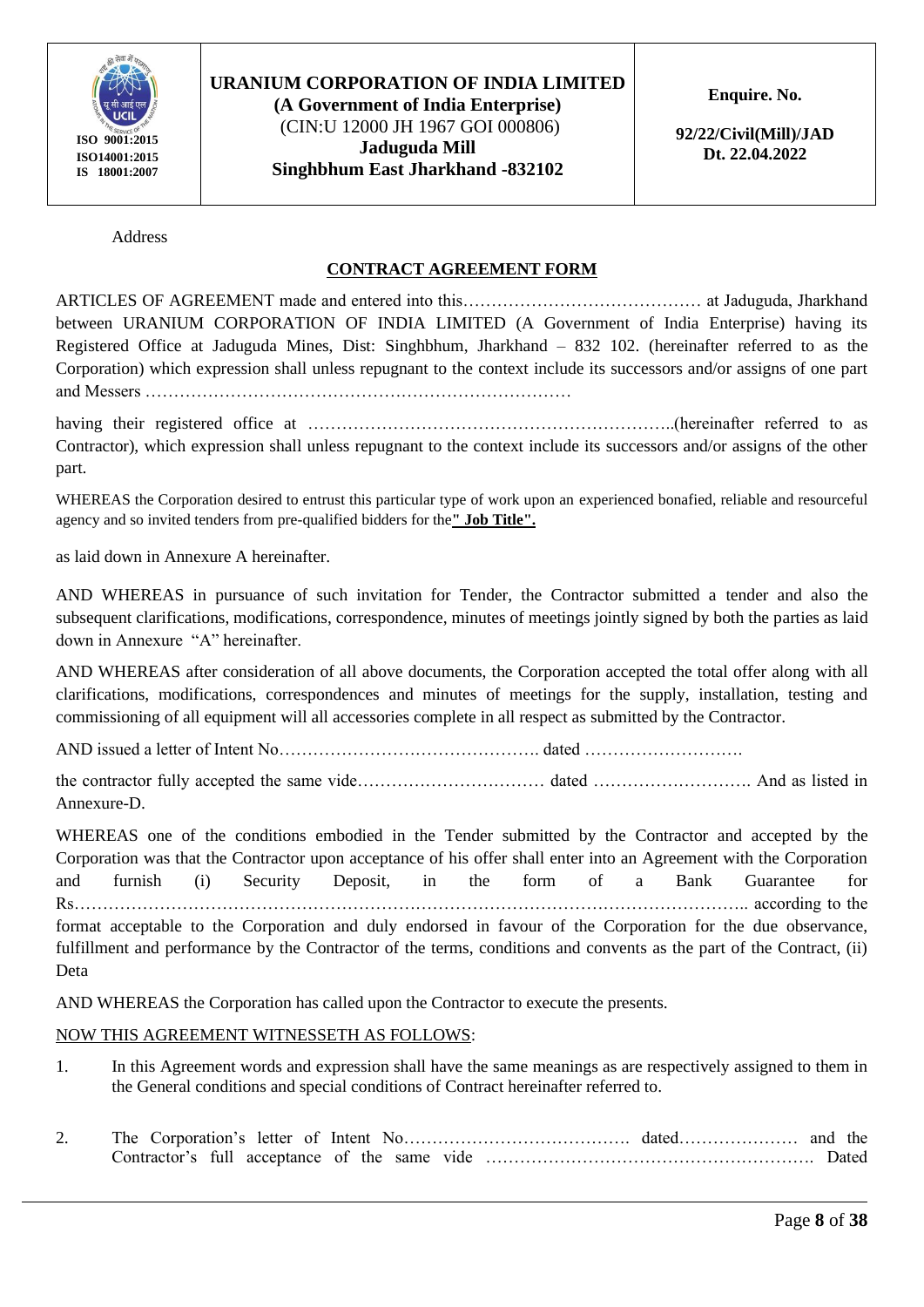

(CIN:U 12000 JH 1967 GOI 000806) **Jaduguda Mill Singhbhum East Jharkhand -832102** **Enquire. No.** 

**92/22/Civil(Mill)/JAD Dt. 22.04.2022**

…………………….. along with the following documents shall be deemed to form and be read and constructed as part of this Agreement, as though fully written out and set forth herein.

ANNEXURE – A : The Tender document for **" Job Title" a**s specified in Tender Specification N.I.T No…………. (e-tender) dated: …………………………

- (b) ANNEXURE B : Bank Guarantee for Security deposit and Bank Guarantee for advance payment.
- (c)  $\triangle$  ANNEXURE C : Detailed PERT/CPM chart for all individual activities tillcompletion.
- (d) ANNEXURE D : Various correspondences and Minutes of Meeting to be read with Annexures as

listed in the Enclosure-1 to this agreement.

In the event of discrepancy or ambiguity between this Agreement and any of the documents described above, this Agreement shall govern. In the event of discrepancy or ambiguity between or caused by the provisions in the documents (A) to (D) inclusive, the priority of these documents shall be settled in accordance with the order (D) to (A) i.e, the document executed on a later date prevailing over the document executed earlier.

3. Time is the most important feature of the contract. The Contractor hereby convenants with the Corporation to construct, complete and maintain the works under the above Letters of Intent in conformity in all respects with the provisions of this one Agreement and as specified in the above documents (a) to (d) inclusive.

The Contract Price shall be Rs. The Contract Price shall be Rs. The Contract Price shall be Rs. and duties or such other some as may be determined in accordance with the terms and conditions of the contract. Final contract price shall be arrived at considering the firm unit rates indicated at Schedule of Quantities.

This being a **Rate Contract**, the contract price is estimated only and is subject to variation based on quantities of work as per final Schedule of quantities & construction drawings issued by Purchaser and as duly certified by Purchaser's site Engineer.

The unit's rates/quoted rates for Work is inclusive of cost of Bitumen, Sand, aggregate and all other construction materials, as may be required to complete the work.

The unit rates indicated at Schedule of quantities for the Work shall remain firm and binding till execution of **Contract** 

This being a **Rate Contract**, the contract price is estimated only and is subject to variation based on quantities of work as per final Schedule of quantities & construction drawings issued by Purchaser and as duly certified by Purchaser's site Engineer.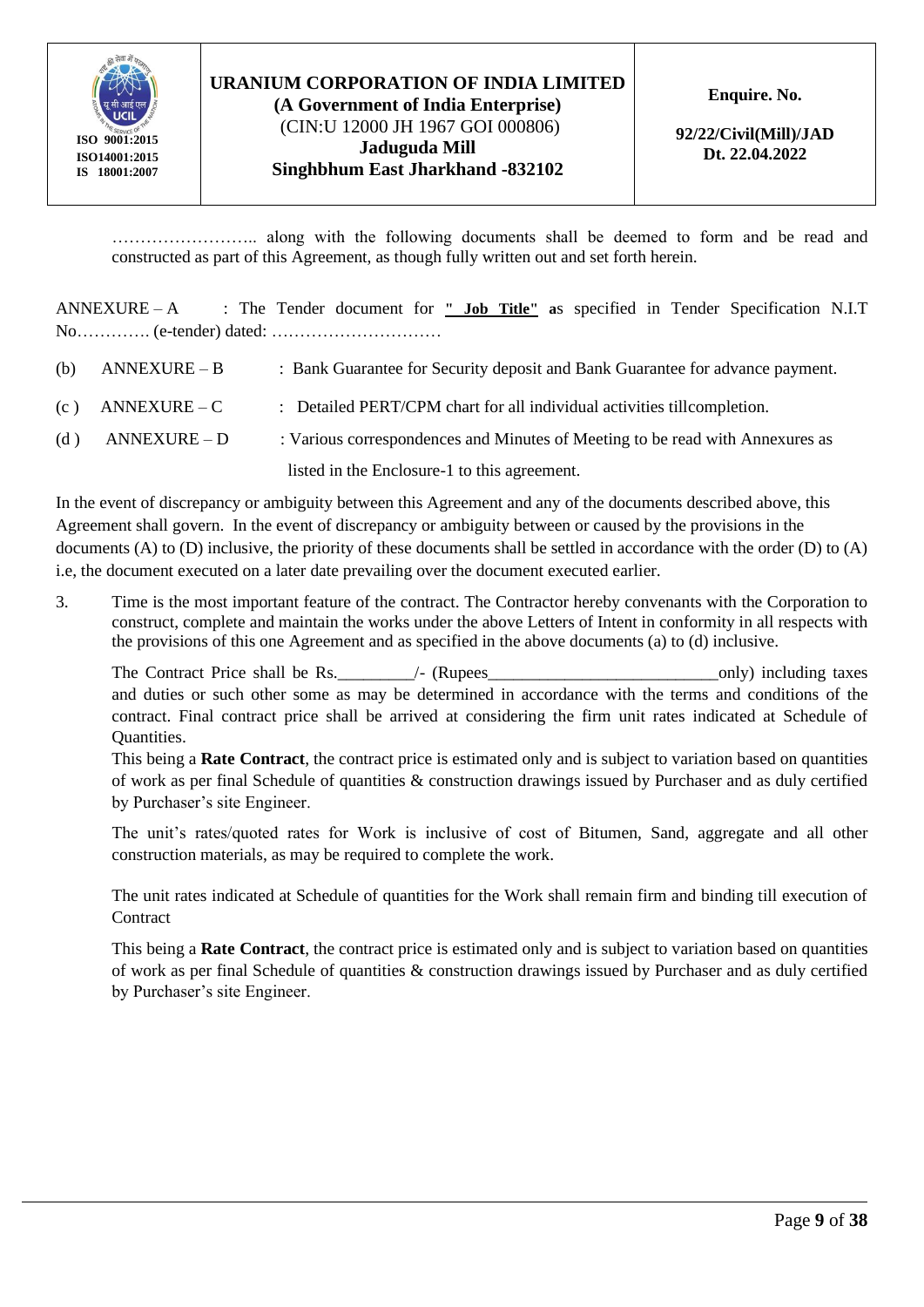

**(A Government of India Enterprise)** (CIN:U 12000 JH 1967 GOI 000806) **Jaduguda Mill Singhbhum East Jharkhand -832102** **Enquire. No.** 

**92/22/Civil(Mill)/JAD Dt. 22.04.2022**

- 1. All notices called for by the terms of the Agreement shall be effective only at the time of receipt thereof and only when received by the parties to whom they are addressed at the following addresses:-
- (a) URANIUM CORPORATION OF INDIA LIMITED (A GOVERNMENT OF INDIA ENTERPRISE)

P.O. JADUGUDA MINES

DIST: SINGHBHUM,

JHARKHAND – 832 102.

- 2. The Corporation and the Contractor agree that this Agreement including annexed documents (A) to (D) inclusive expresses all of the Agreement and covenants of the parties, and that it integrates, combines and supersedes all prior and contemporaneous negotiations, and Agreements whether written or oral and that no modification or alternation of this Agreement shall be valid or binding on either party, unless expressed in writing and executed with the same formality as this Agreement except as may otherwise be specifically provided in this Agreement.
- 3. Both parties shall make best endeavor to emendable amend themselves and dispute that may arise on any matter arising out of or in connection with this Agreement. In the unlikely case that the parties are not able to come to a mutual settlement, either of them shall seek arbitration. Then it is expressly agreed between the parties that any such dispute or difference arising out of or in connection with the contract shall be governed by the relevant clause of the Agreement. All disputes, arising out of or if any way connected with this Agreement shall be deemed to have arisen at Jaduguda and only competent court at Jamshedpur (Jharkhand) shall have jurisdiction to determine the case.
- 4. All disputes arising out of or in any way connected with this Agreement shall be deemed to have arisen in Jaduguda and only in competent courts in the district of Singhbhum (East) shall have exclusive jurisdiction to determine the case.
- 5. This Contract Agreement is made in all good faith and executed in two identical counterparts, one for the Corporation and the other for the Contractor.

IN WITNESS WHEREOF, the Corporation and the Contractor have executed this Contract Agreement the day and year first above written.

In the presence of : SIGNED & DELIVERED for and on

On behalf of URANIUM CORPORATION OF INDIA LTD.

#### SIGNED & DELIVERED BY THE Contractor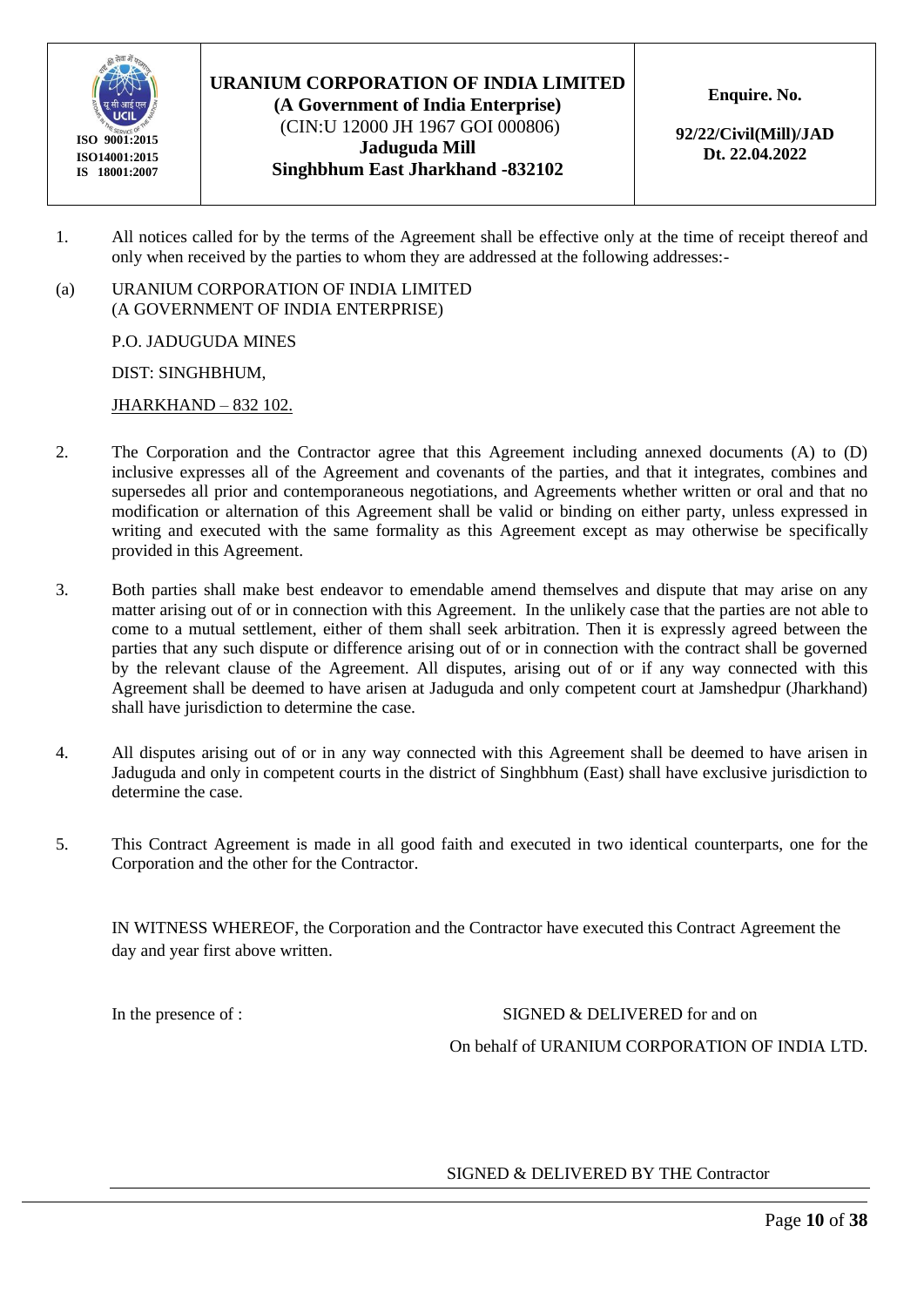

(CIN:U 12000 JH 1967 GOI 000806) **Jaduguda Mill Singhbhum East Jharkhand -832102** **Enquire. No.** 

**92/22/Civil(Mill)/JAD Dt. 22.04.2022**

#### **PROFORMA FOR BANK GUARANTEE AGAINST PERFORMANCE GUARANTEE**

WHEREAS on or about the day of M/s (Tenderer's name & address), having its registered office situated at *Postal address* (herein after **referred to as 'The Tenderer') entered into a contract bearing reference no. \_\_\_\_\_\_\_\_\_\_\_\_\_\_\_\_\_\_ dtd. \_\_\_\_\_\_\_\_\_\_\_\_ with \_\_\_\_\_\_ Uranium Corporation of India Ltd, a company incorporated under Indian Companies Act having its registered office at PO Jaduguda, Distt- East Singhbhum, Jharkhand 832102, India (herein after referred to as UCIL), for \_\_\_\_\_\_\_\_\_\_\_\_\_\_\_ (details of order) (herein after referred to as 'The Contract').**

AND WHEREAS the Agreement provides that the tenderer shall furnish a Bank Guarantee for Rs.

(Rupees \_\_\_\_\_\_\_\_\_\_\_\_\_\_\_\_\_\_\_\_\_\_\_\_ only) being \_\_\_\_% (\_\_\_\_\_\_percent ) of the total agreement value as Guarantee for the due fulfillment by the tenderer of the terms and conditions contained in the Agreement, the guarantee remaining valid till the completion of the guarantee period.

We Bank do hereby undertake to pay the amounts due and payable under this Guarantee without any demur, merely on a demand from UCIL stating that the amount claimed is due by way of loss or damage caused to or that would be caused to or suffered by UCIL by reason of breach by the said tenderer of any of the terms or conditions contained in the said Agreement or by reason of the Bidder's failure to perform the said agreement. Any such demand made on the bank shall be conclusive as regards the amount due and payable by the Bank under this Guarantee. However, our liability under this Guarantee shall be restricted to an amount not exceeding Rs. \_\_\_\_\_\_\_\_\_\_ (Rupees \_\_\_\_\_\_\_\_\_\_\_ only).

We undertake to pay to UCIL any money so demanded notwithstanding any dispute or disputes raised by the tenderer in any suit or proceeding pending before any court or tribunal relating thereto, our liability under these present being absolute and unequivocal.

The payment so made by us under this guarantees shall be valid discharge of our liability for payment thereunder and the tenderer shall have no claim against us for making such payment.

We **EXECUTE:** Bank further agree that the Guarantee herein contained shall remain in full force and effect during the period that would be taken for the performance of the said Agreement and that it shall continue to be enforceable till all the dues of UCIL under or by virtue of the said Agreement have been fully paid and its claims satisfied or discharged or till UCIL certifies that the terms and conditions of the said Agreement have been fully and properly carried out by the said bidder and accordingly discharges this Guarantee.

We also agree that interest at the rate of 12% (twelve percent) per annum will be paid by us to the UCIL from the date of demand for payment till the actual date of payment made by us.

Our Guarantee shall remain in force until and unless a demand or claim under this guarantee is made on us in writing within six months from the expiry of the Guarantee period, we shall be discharged from all liability under this Guarantee thereafter.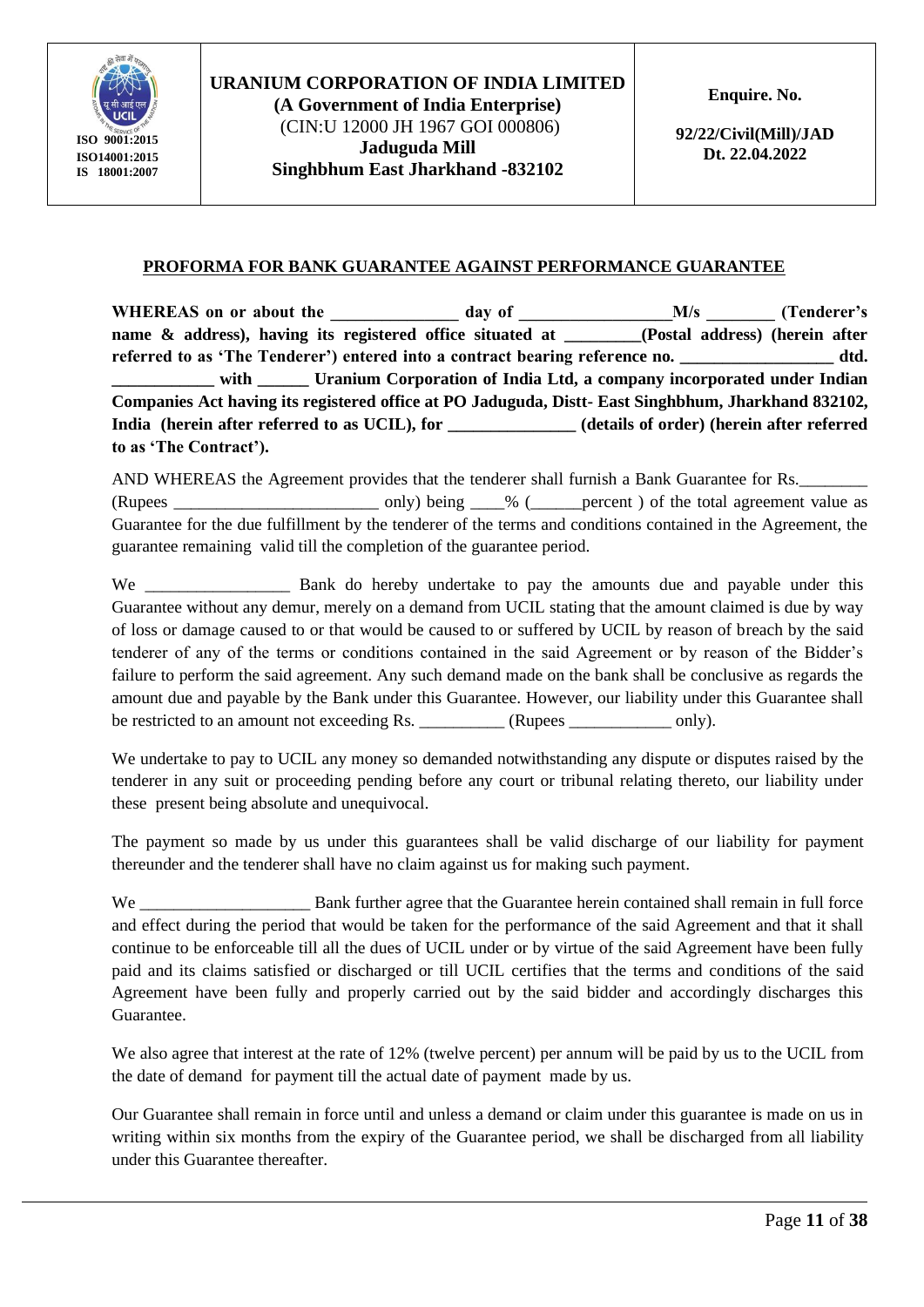

## **URANIUM CORPORATION OF INDIA LIMITED (A Government of India Enterprise)** (CIN:U 12000 JH 1967 GOI 000806) **Jaduguda Mill Singhbhum East Jharkhand -832102**

**Enquire. No.** 

**92/22/Civil(Mill)/JAD Dt. 22.04.2022**

We Bank, further agree that UCIL shall have the fullest liberty without our consent and without affecting in any manner our obligations hereunder to vary any of the terms and conditions of the said Agreement or to extent time of performance by the said tenderer from time to time or to postpone for any time or from time to time any of the distributions exercisable by UCIL against the said tenderer and to forbear or enforce any of the terms and conditions relating to the said Agreement and we shall not be relived from our liability by reason of any such variation, or extension being granted to the said tenderer or for any forbearance, act or omission on the part of UCIL or any indulgence by UCIL to the said tenderer or by any such matter or thing whatsoever which under the law relating to sureties would but for this provision, have effect of so relieving us.

This guarantee will not be discharged due to the change in the constitution of the Bank or the bidder.

We\_\_\_\_\_\_\_\_\_\_\_\_\_\_\_\_\_\_\_\_\_\_\_\_\_\_ Bank lastly undertakes not to revoke this guarantee during its currency except with the previous consent of UCIL in writing.

Dated the \_\_\_\_\_\_\_\_\_\_\_\_ day of \_\_\_\_\_\_\_\_\_\_\_\_ 20\_\_\_

\_\_\_\_\_\_\_\_\_\_\_\_\_\_\_\_Bank

(Signature with name in Block letters with designation, Attorney as per distribution of Attorney No.\_\_\_\_\_dt. \_\_\_\_\_)

Bank's Common seal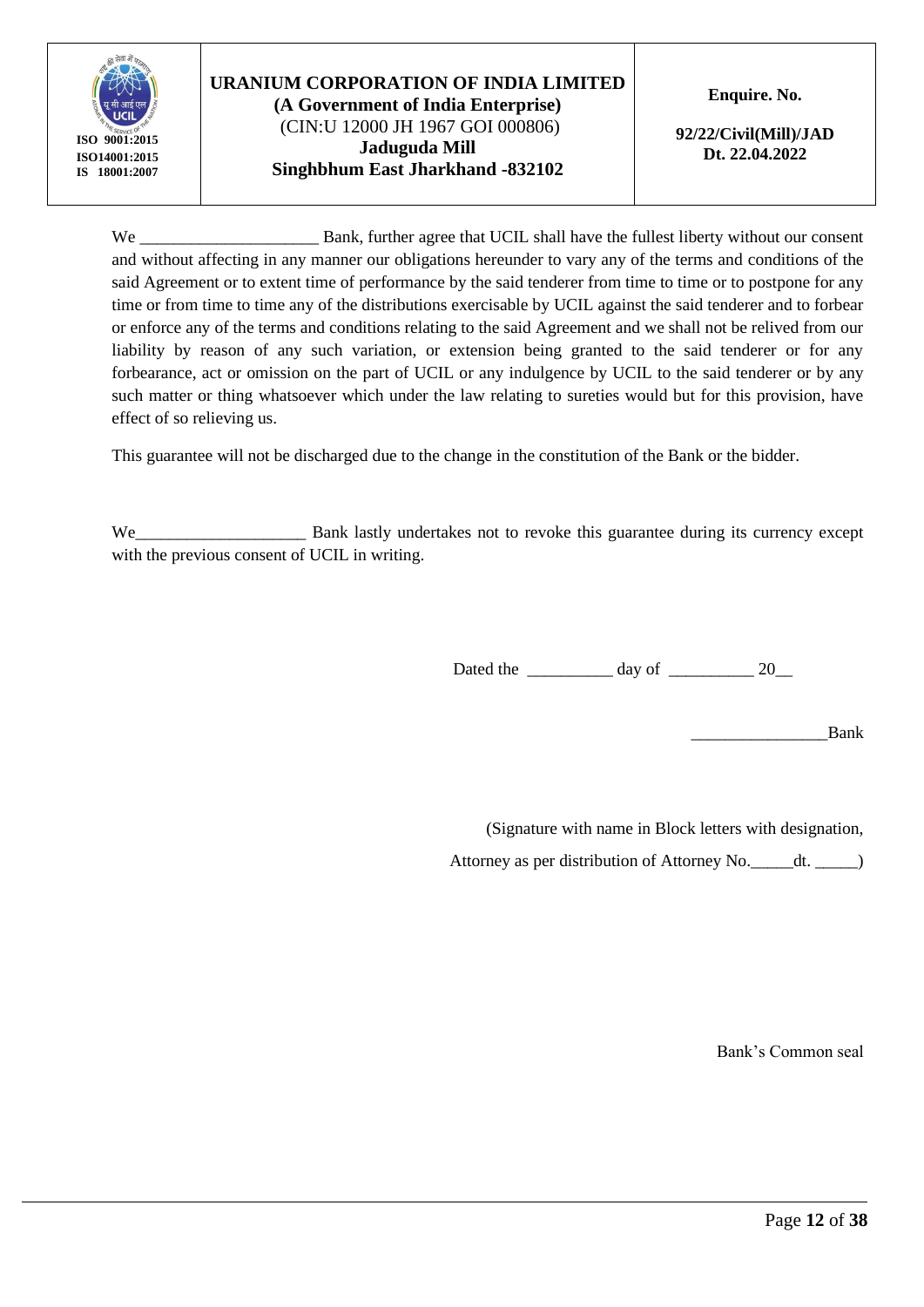

(CIN:U 12000 JH 1967 GOI 000806) **Jaduguda Mill Singhbhum East Jharkhand -832102**

**92/22/Civil(Mill)/JAD Dt. 22.04.2022**

#### **PROFORMA FOR BANK GUARANTEE FOR SECURITY DEPOSIT**

WHEREAS on or about the day of M/s (Tenderer's  $M/s$ **name & address), having its registered office situated at (Postal address) (herein after** referred to as 'The Tenderer') entered into a contract bearing reference no. \_\_\_\_\_\_\_\_\_\_\_\_\_\_\_\_\_\_ dtd. with **Little Uranium Corporation of India Ltd, a company incorporated under Indian Companies Act, having its registered office at PO Jaduguda Mines Distt - East Singhbhum, Jharkhand-832102 , India (herein after referred to as UCIL), for \_\_\_\_\_\_\_\_\_\_\_\_\_\_\_ (details of order) (herein after referred to as 'The Contract').**

AND WHEREAS under the terms and conditions of the contract the tenderer is required to keep with UCIL a security deposit of Rs. \_\_\_\_\_\_\_\_\_\_\_\_\_\_\_\_\_\_ (Rupees\_\_\_\_\_\_\_\_\_\_\_\_\_\_ only) or submit a Bank Guarantee in lieu of cash deposit for the fulfillment of the terms and conditions of the contract, and whereas the supplier has chosen to submit a Bank Guarantee.

We Bank do hereby undertake to pay the amounts due and payable under this Guarantee without any demur, merely on a demand from UCIL stating that the amount claimed is due by way of loss or damage caused to or that would be caused to or suffered by UCIL by reason of breach of any of the terms and conditions of the said contract. Any such demand made on the bank shall be conclusive as regards the amount due and payable by the Bank under this Guarantee. However, our liability under this Guarantee shall be restricted to an amount not exceeding Rs.  $\qquad \qquad$  plus interest @ 12% per annum from the date of demand for payment till the actual date of payment made by us.

We undertake to pay to UCIL any money so demanded notwithstanding any dispute or disputes raised by the tenderer in any suit or proceeding pending before any court or tribunal relating thereto, our liability under these present being absolute and unequivocal.

The payment so made by us under this guarantees shall be valid discharge of our liability for payment thereunder and the tenderer shall have no claim against us for making such payment.

We Bank further agree that the Guarantee herein contained shall remain in full force and effect during the period that would be taken for the performance of the said Agreement and that it shall continue to be enforceable till all the dues of UCIL under or by virtue of the said Agreement have been fully paid and its claims satisfied or discharged or till UCIL certifies that the terms and conditions of the said Agreement have been fully and properly carried out by the said tenderer and accordingly discharges this Guarantee. Our Guarantee shall remain in force until and unless a demand or claim under this guarantee is made on us in writing within six months from the expiry of the Guarantee period, we shall be discharged from all liability under this Guarantee thereafter.

We Bank, further agree that UCIL shall have the fullest liberty without our consent and without affecting in any manner our obligations hereunder to vary any of the terms and conditions of the said Agreement or to extent time of performance by the said tenderer from time to time or to postpone for any time or from time to time any of the powers exercisable by UCIL against the said tenderer and to forbear or enforce any of the terms and conditions relating to the said Agreement and we shall not be relived from our liability by reason of any such variation, or extension being granted to the said contract or for any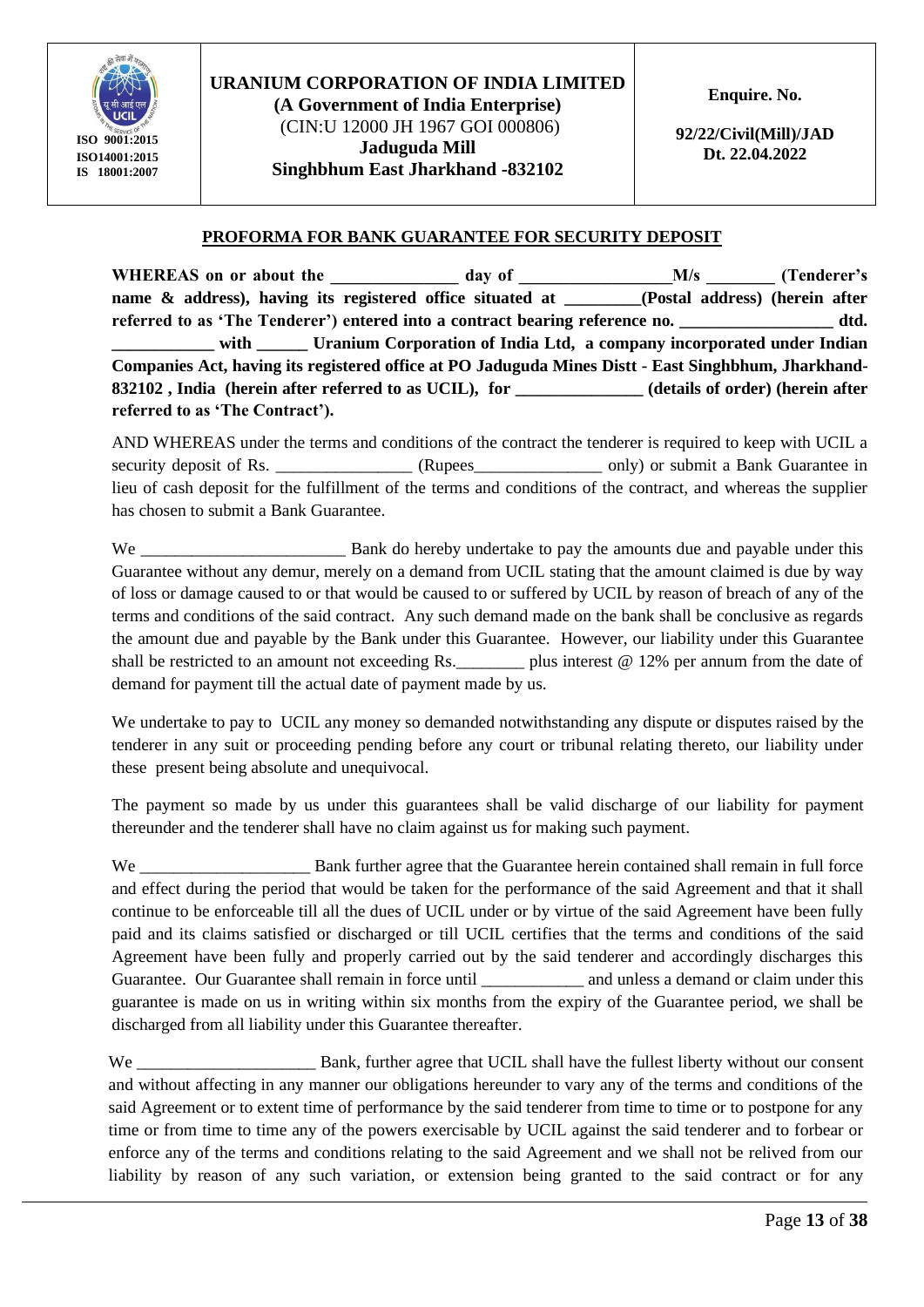

(CIN:U 12000 JH 1967 GOI 000806) **Jaduguda Mill Singhbhum East Jharkhand -832102** **Enquire. No.** 

**92/22/Civil(Mill)/JAD Dt. 22.04.2022**

forbearance, act or omission on the part of UCIL or any indulgence by UCIL to the said tenderer or by any such matter or thing whatsoever which under the law relating to sureties would but for this provision, have effect of so relieving us.

This guarantee will not be discharged due to the change in the constitution of the Bank or the Consultant.

We\_\_\_\_\_\_\_\_\_\_\_\_\_\_\_\_\_\_\_\_\_\_\_\_ Bank lastly undertakes not to revoke this guarantee during its currency except with the previous consent of UCIL in writing.

Dated the day of 20

\_\_\_\_\_\_\_\_\_\_\_\_\_\_\_\_Bank

(Signature with name in Block letters with designation,

Attorney as per power of Attorney No.\_\_\_\_\_dt. \_\_\_\_\_)

Bank's Common seal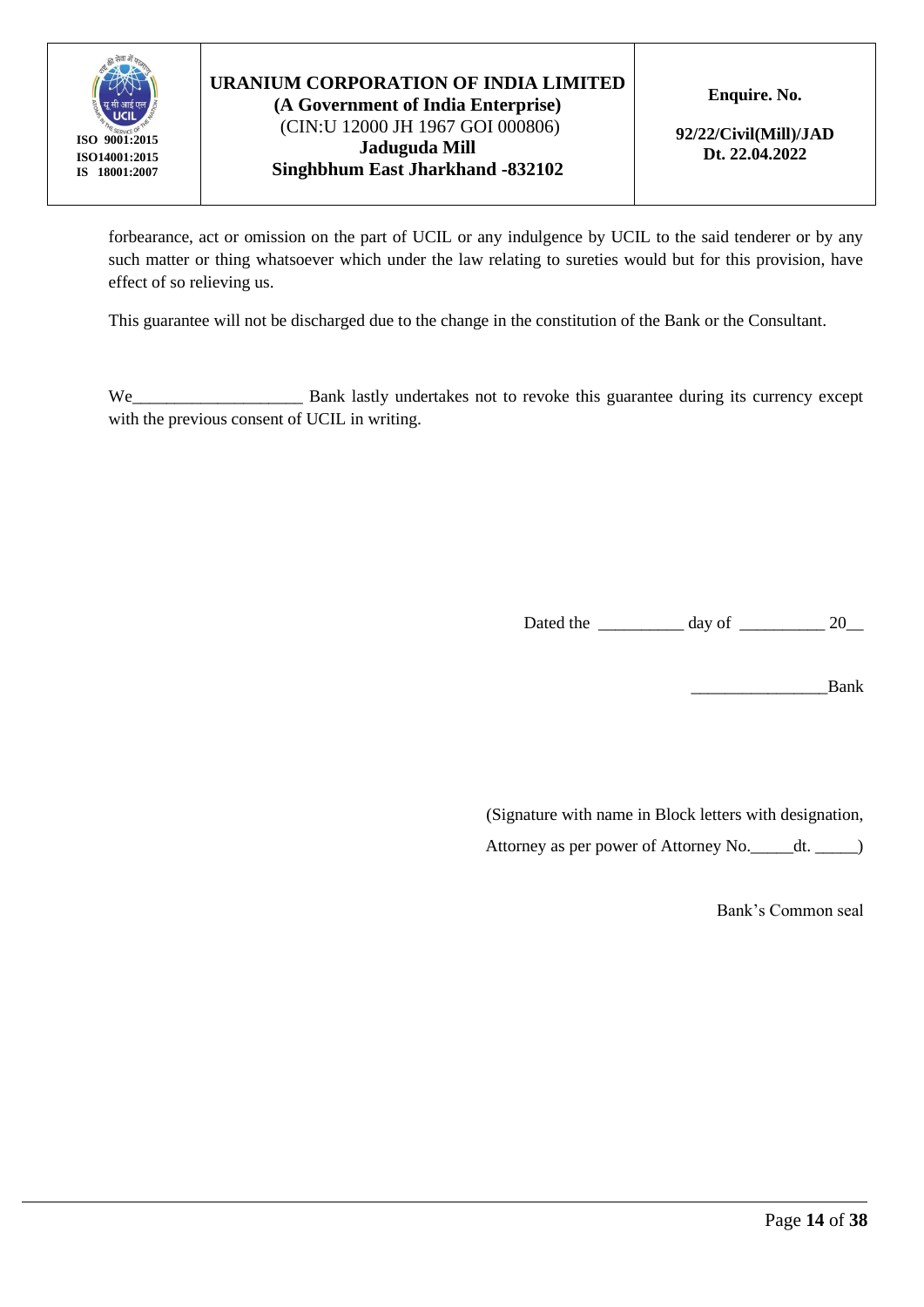

**(A Government of India Enterprise)** (CIN:U 12000 JH 1967 GOI 000806) **Jaduguda Mill Singhbhum East Jharkhand -832102** **Enquire. No.** 

**92/22/Civil(Mill)/JAD Dt. 22.04.2022**

## **FORMAT OF DECLARATION IN LIEU OF EMD**

( To be submitted on the Bidder's Letter Head )

I/We ……………………….. ( Insert Name and Address of Bidders ) am/ are submitting this declaration in lieu of Bid Security / Earnest Money Deposit for the Tender for ………………… ( insert Title of the Tender ) (Tender No. …………………………………………………………… ) , thereby fully accepting that I /We will be suspended and shall not be eligible to participate in the Tenders invited by URANIUM CORPORATION OF INDIA LIMITED, for a period of two years from the date of such Suspension Orders , under the following circumstances :-

- a) If after the opening of Tender , I/We withdraw or modify my/our Tender during the period of validity specified in the Bid Documents ( including extended validity , if any ) or do not accept the correction of the Tender Price pursuant to any arithmetical errors .
- b) If after the award of work , I/We fail to furnish the required performance Security or sign the Contract, within the time limits specified in the Departmental Tender Document.

Signature of the Tenderer with seal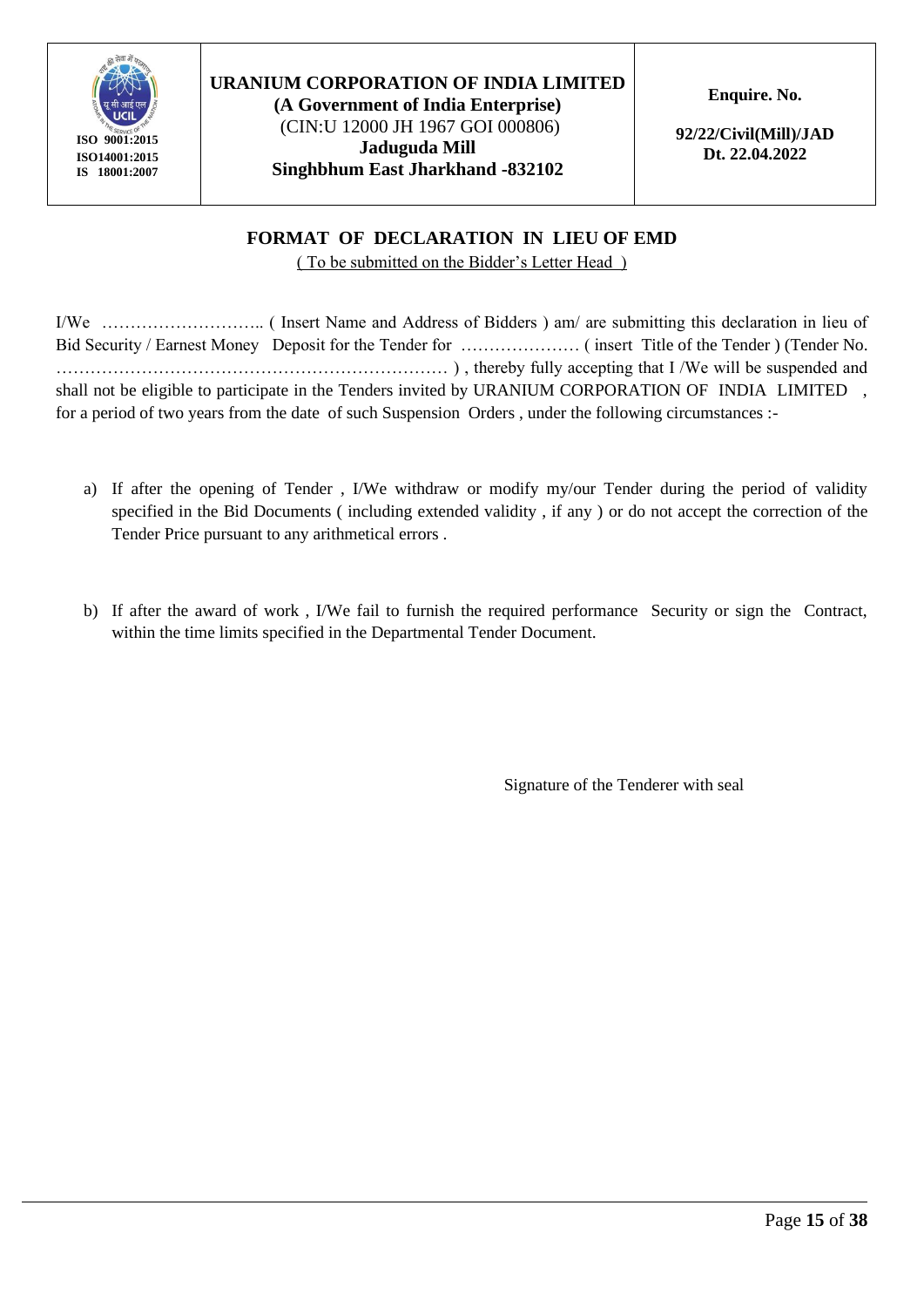

#### **URANIUM CORPORATION OF INDIA LIMITED (A Government of India Enterprise)** (CIN:U 12000 JH 1967 GOI 000806) **Jaduguda Mill**

**Singhbhum East Jharkhand -832102**

**Enquire. No.** 

**92/22/Civil(Mill)/JAD Dt. 22.04.2022**

#### **PRE CONTRACT INTEGRITY PACT**

General

This pre-bid pre-contract Agreement (hereinafter the Integrity Pact) is made on ………… day of the month of ………… year …….. between Uranium Corporation of India Ltd (hereinafter called the "BUYER" which expression shall mean and include, unless the context otherwise requires, his successors in office and assigns) of the First Part and M/s. ……………………… ………………………. (hereinafter called the "BIDDER / Seller" which expression shall mean and include, unless the context otherwise requires, his successors and permitted assigns) of the Second Part.

WHEREAS the BUYER proposes to procure (Name of the Stores / Equipment / Item) and the BIDDER/Seller is will to offer / has offered the stores and

WHEREAS the BIDDER is a private company / public company / Government undertaking / partnership / registered export agency, constituted in accordance with the relevant law in the matter and the BUYER is a PSU.

NOW, THEREFORE,

To avoid all forms of corruption by following a system that is fair, transparent and free from any influence / prejudiced dealings prior to, during and subsequent to the currency of the contract to be entered into with a view to:-

Enabling the BUYER to obtain the desired said stores/equipment at a competitive price in conformity with the defined specifications by avoiding the high cost and the distortionary Impact of corruption on public procurement, and

Enabling BIDDERS to abstain from bribing or indulging in any corrupt practice in order to secure the contract by providing assurance to them that their competitors will also abstain from bribing and other corrupt practices and the BUYER will commit to prevent corruption, in any form, by its officials by following transparent procedures.

The parties hereto hereby agree to enter into this Integrity Pact and agree as follows: Commitments of the BUYER

1.1 The BUYER undertakes that no official of the BUYER, connected directly or indirectly with the contract, will demand, take a promise for or accept, directly or through intermediaries, any bribe, consideration, gift, reward, favour or any material or immediate benefit or any other advantage from the BIDDER, either for themselves or for any person, organization or third party to the contract in exchange for an advantage in the bidding process, bid evaluation, contracting or implementation process related to the contract.

1.2 The BUYER will, during the pre-contract stage, treat all BIDDERS alike, and will provide to all BIDDERS the same information and will not ;provide any such information to any particular BIDDER which could afford an advantage to that particular BIDDER in comparison to other BIDDERS

1.3 All the officials of the BUYER will report to the appropriate Government office any attempted or completed breaches of the above commitments as well as any substantial suspicion of such a breach.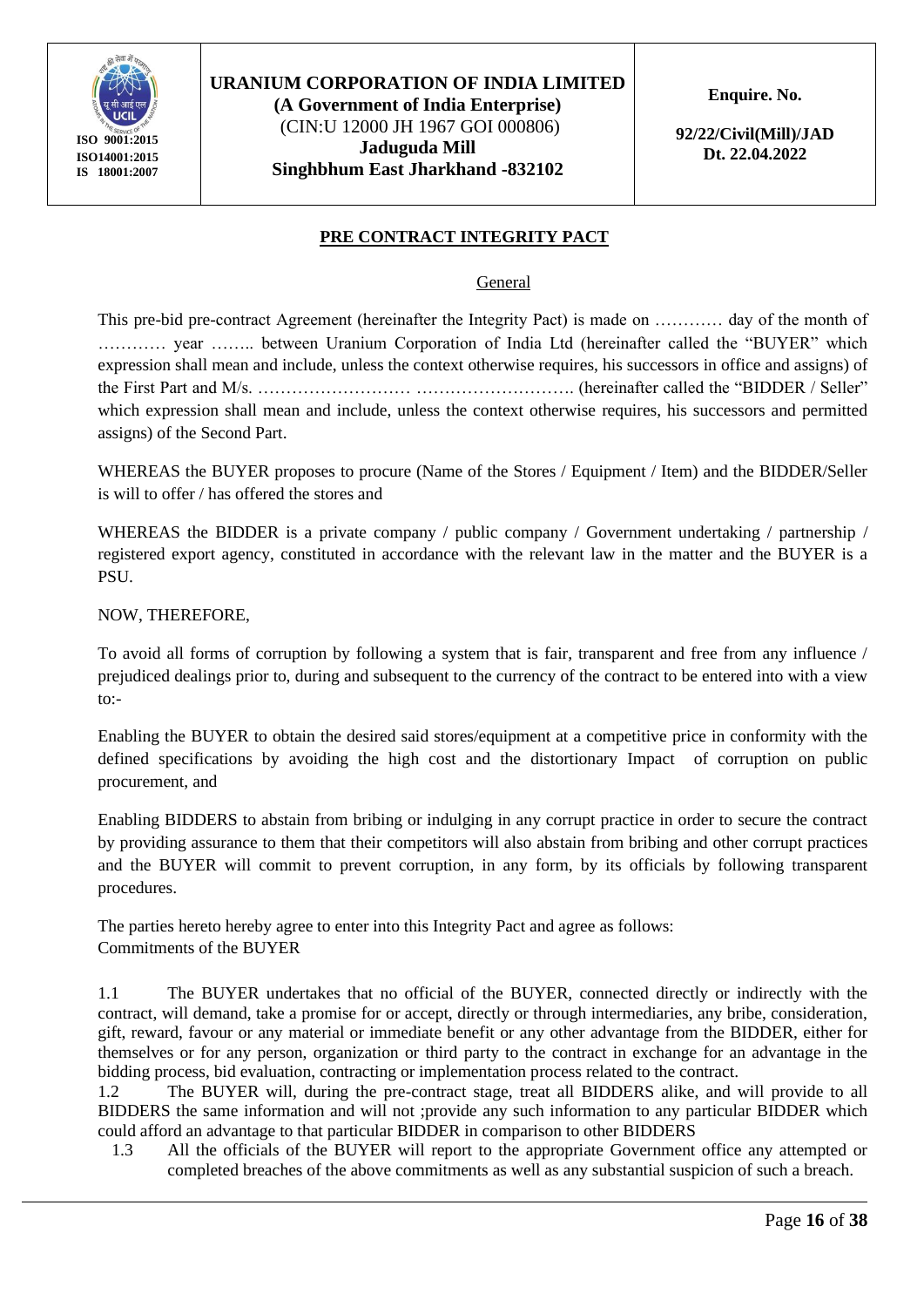

## **URANIUM CORPORATION OF INDIA LIMITED (A Government of India Enterprise)** (CIN:U 12000 JH 1967 GOI 000806)

**Jaduguda Mill Singhbhum East Jharkhand -832102** **Enquire. No.** 

**92/22/Civil(Mill)/JAD Dt. 22.04.2022**

2 In case any such preceding misconduct on the part of such official(s) is reported by the BIDDER to the BUYER will full and verifiable facts and the same is prima facie found to be correct by the BUYER, necessary disciplinary proceedings, or any other action as deemed fit, including criminal proceedings may be initiated by the BUYER and such a person shall be debarred from further dealings related to the contract process. In such a case while an enquiry is being conducted by the BUYER the proceedings under the contract would not be stalled.

#### **Commitments of BIDDERS**

- 3 The BIDDER commit itself to take all measures necessary to prevent corrupt practices, unfair means and illegal activities during any stage of its bid or during any pre-contract or post-contract stage in order to secure the contract or in furtherance to secure it and in particular commit itself to the followings:-
- 3.1. The BIDDER will not offer, directly or through intermediaries, any bribe, gift, consideration, reward, favour, any material or immaterial benefit or other advantage, commission, fees, brokerage or inducement to any official of the BUYER, connected directly or indirectly with the bidding process, or to any person, organization or third party related to the contract in exchange for any advantage in the bidding, evaluation, contracting and implementation of the contract.
- 3.2 The BIDDER further undertakes that it has not given, offered or promised to give, directly or indirectly any bribe, gift, consideration, reward, favour, any material or immaterial benefit or other advantage, commission, fees, brokerage or inducement to any official of the BUYER or otherwise in procuring the Contract or forbearing to do or having done any act in relation to the obtaining or execution of the contract or any other contract for showing or forbearing to show favour or disfavor to any person in relation to the contract or any other contract.
- 3.3 The BIDDER further confirms and declares to the BUYER that the BIDDER has not engaged any individual or firm or company whether Indian or foreign to intercede, facilitate or in any way to recommend to the BUYER or any of its functionaries, whether officially or unofficially to the award of the contract to the BIDDER, nor has any amount been paid, promised or intended to be paid to any such individual, firm or company in respect of any such intercession, facilitation or recommendation.
- 3.4 The BIDDER, either while presenting the bid or during pre-contract negotiations or before signing the contract, shall disclose any payments he has made, is committed to or intends to make to officials of the BUYER or their family members, agents, brokers or any other intermediaries in connection with the contract and the details of services agreed upon for such payments.
- 3.5 The BIDDER will not collude with other parties interested in the contract to impair the transparency, fairness and progress of the bidding process, bid evaluation, contracting and implementation of the contract.
- 3.6 The BIDDER will not accept any advantage in exchange for any corrupt practice, unfair means and illegal activities.
- 3.7 The BIDDER shall not use improperly, for purposes of competition or personal gain, or pass on to others, any information provided by the BUYER as part of the business relationship, regarding plans,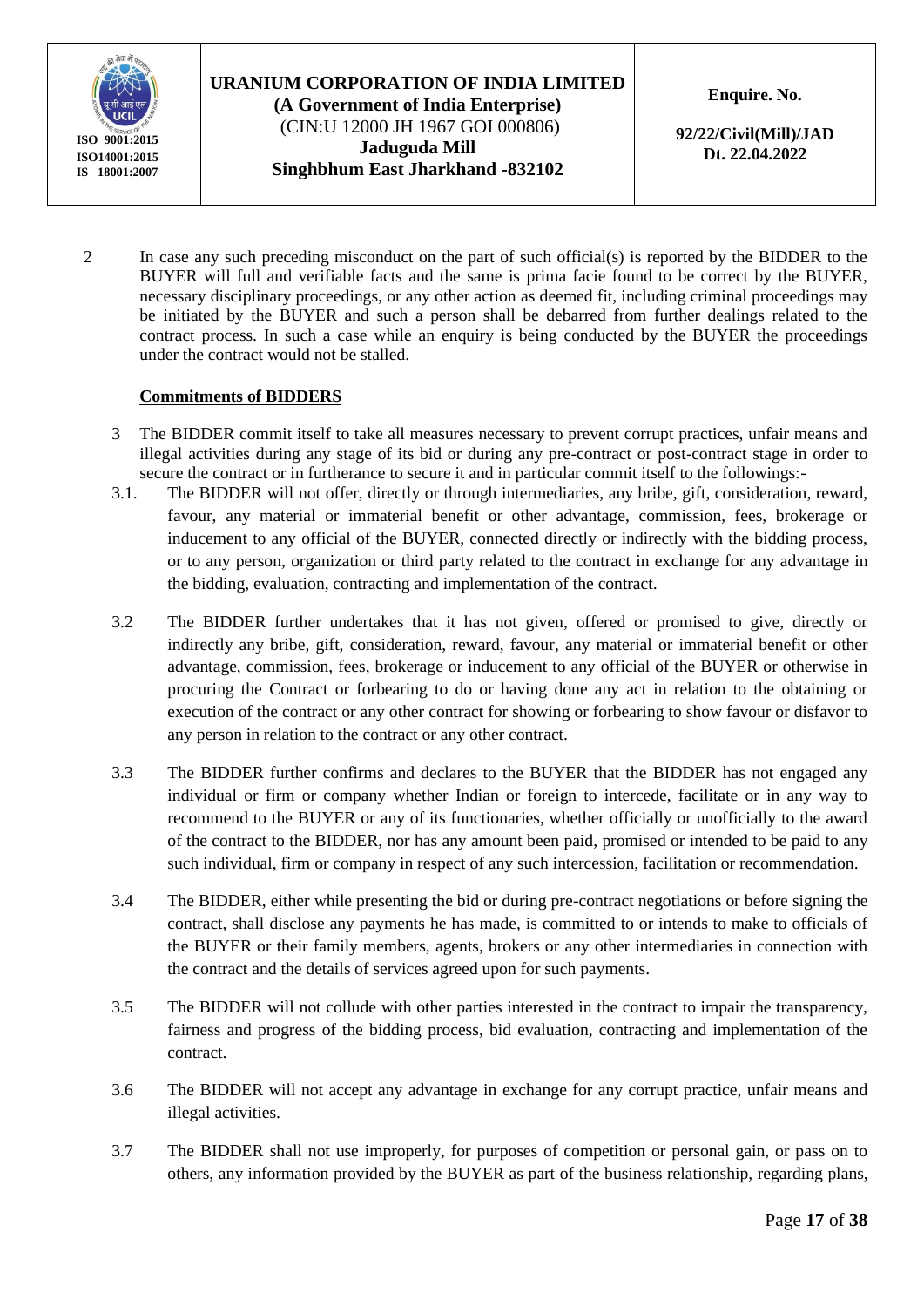

#### **URANIUM CORPORATION OF INDIA LIMITED (A Government of India Enterprise)** (CIN:U 12000 JH 1967 GOI 000806)

**Jaduguda Mill Singhbhum East Jharkhand -832102** **Enquire. No.** 

**92/22/Civil(Mill)/JAD Dt. 22.04.2022**

technical proposals and business details, including information contained in any electronic data carrier. The BIDDER also undertakes to exercise due and adequate care lest any such information is divulged.

- 3.8 The BIDDER commits to refrain from giving any complaint directly or through any other manner without supporting it with full and verifiable facts.
- 3.9 The BIDDER shall not instigate or cause to instigate any third person to commit any of the actions mentioned above.
- 3.10 If the BIDDER or any employee of the BIDDER or any person acting on behalf of the BIDDER, either directly or indirectly, is a relative of any of the officers of the BUYER, or alternatively, if any relative of an officer of the BUYER has financial interest/stake in the BIDDER's firm, the same shall be disclosed by the BIDDER at the time of fill of tender.

The term 'relative' for this purpose would be as defined in Section 6 of the Companies Act 1956

3.11 The BIDDER shall not lend to or borrow any money from or enter into any monetary dealings or transactions, directly or indirectly, with any employee of the BUYER.

#### 4 **Previous Transgression**:

- 4.1 The BIDDER declares that no previous transgression occurred in the last three years immediately before signing of this Integrity Pact, with any other company in any country in respect of any corrupt practices envisaged hereunder or with any Public Sector Enterprise in India or any Government Department in India that could justify BIDDER's exclusion from the tender process.
- 4.2 The BIDDER agrees that if it makes incorrect statement on this subject, BIDDER can be disqualified from the tender process or the contract, if already awarded, can be terminated for such reason.

#### **5 Earnest Money (Security Deposit)**

5.1 While submitting commercial bid, the BIDDER shall deposit an amount  $($ to be specified in RFP) as Earnest Money / Security Deposit, with the BUYER through any of the following instruments:

#### (i) Bank Draft or a Pay order in favour of

- (ii) A confirmed bank guarantee by an Indian Nationalized Bank, promising payment of the guaranteed sum to the BUYER on demand within three working days without any demur whatsoever and without seeking any reasons whatsoever. The demand for payment by the BUYER shall be treated as conclusive proof of payment.
- (iii) Any other mode or through any other instrument (to be specified by the RFP).
- 5.2 The Earnest Money / Security Deposit shall be valid upto complete conclusion of the contractual obligations to the complete satisfaction of both the BIDDER and the BUYER.
- 5.3 In case of the successful BIDDER a clause would also be incorporated in the Article pertaining to Performance Bond in the Purchase Contract that the provisions of Sanctions for Violation shall be applicable for forfeiture of Performance Bond in case of a decision by the BUYER to forfeit the same without assigning any reason for imposing sanction for violation of this Pact.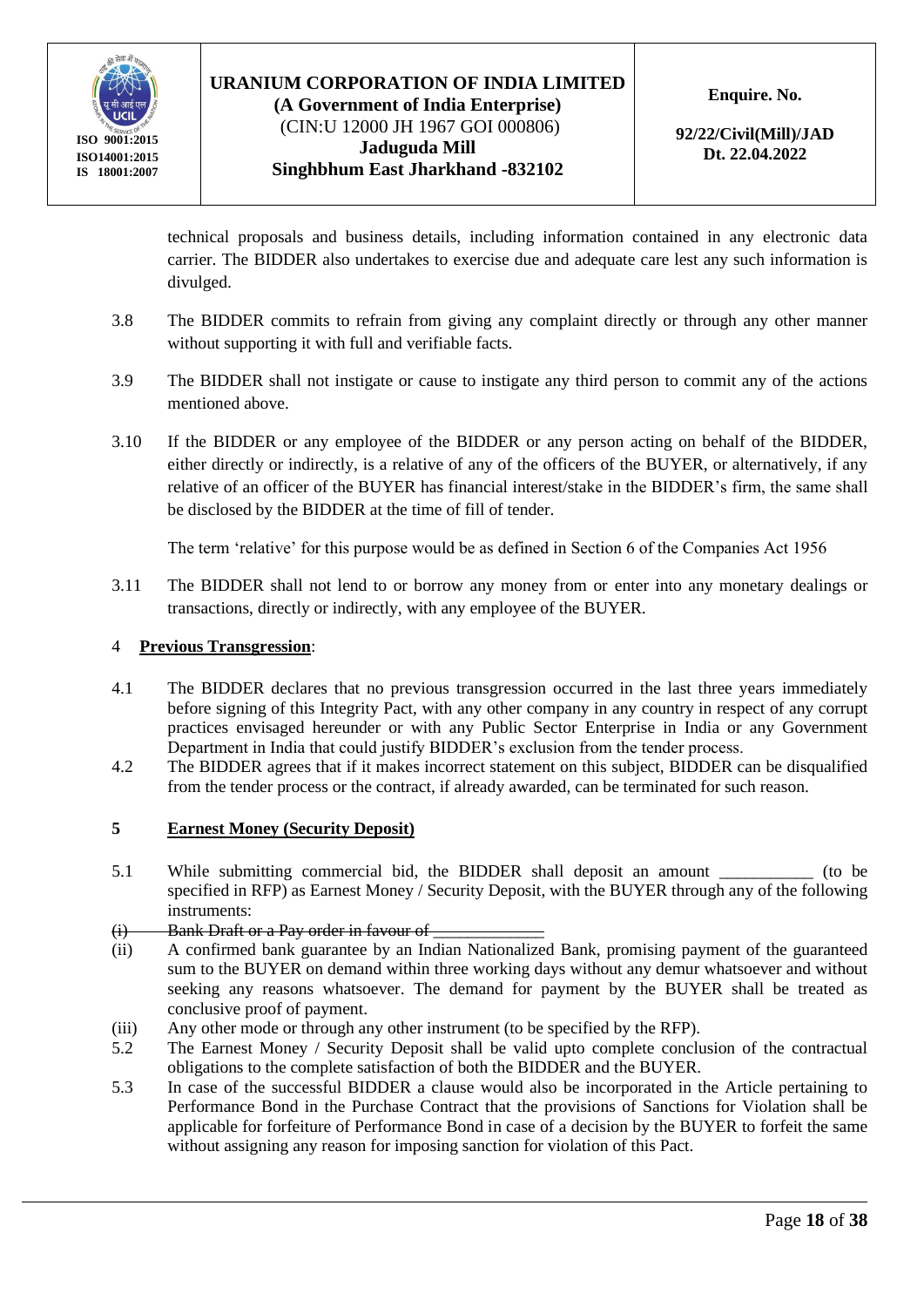

**(A Government of India Enterprise)** (CIN:U 12000 JH 1967 GOI 000806) **Jaduguda Mill Singhbhum East Jharkhand -832102** **Enquire. No.** 

**92/22/Civil(Mill)/JAD Dt. 22.04.2022**

5.4 No interest shall be payable by the BUYER to the BIDDER on Earnest Money / Security Deposit for the period of its currency.

#### **6 Sanctions for Violations**

- 6.1 Any breach of the aforesaid provisions by the BIDDER or any one employed by it or acting on its behalf (whether with or without the knowledge of the BIDDER) shall entitle the BUYER to take all or any one of the followings actions, wherever required:-
- (i) To immediately call off the pre contract negotiations without assigning any reason or giving any compensation to the BIDDER. However, the proceedings with the other BIDDER(s) would continue.
- (ii) The Earnest Money Deposit (in pre-contract stage) and/or Security Deposit / Performance Bond (after the contract is signed) shall stand forfeited either fully or partially, as decided by the BUYER and the BUYER shall not be required to assign any reason therefore.
- (iii) To immediately cancel the contract, if already signed, without giving any compensation to the BIDDER.
- (iv) To recover all sums already paid by the BUYER, and in case of an Indian BIDDER with interest thereon at 2% higher than the prevailing Prime Lending Rate of State Bank of India, while in case of BIDDER from a country other than India with interest thereon at 2% higher the LIBOR. If any outstanding payment is due to the BIDDER from the BUYER in connection with any other contract for any other stores, such outstanding payment could also be utilized to recover the aforesaid sum and interest.
- (v) To encash the advance bank guarantee and performance bond / warranty bond, if furnished by the BIDDER, in order to recover the payments, already made by the BUYER, along with interest.
- (vi) To cancel all or any other Contracts with BIDDER. The BIDDER shall be liable to pay compensation for any loss or damage to the BUYER resulting from such cancellation / rescission and the BUYER shall be entitled to deduct the amount so payable from the money(s) due to the BIDDER.
- (vii) To debar the BIDDER from participating in future bidding processes of Indian Rare Earths Limited for a minimum period of five years, which may be further extended at the discretion of the UCIL.
- (viii) To recover all sums paid in violation of this Pact by BIDDER(s) to any middleman or agent or broker with a view to securing the contract.
- (ix) In cases where irrevocable Letters of Credit have been received in respect of any contract signed by the BUYER with the BIDDER, the same shall not be opened.
- (x) Forfeiture of Performance Bond in case of a decision by the BUYER to forfeit the same without assigning any reason for imposing sanction for violation of this Pact.
- 6.2 The BUYER will be entitled to take all or any of the actions mentioned at Para 6.1 (i) to (x) of this Pact also on the Commission by the BIDDER or any one employed by it or acting on its behalf (whether with or without the knowledge of the BIDDER), of an offence as defined in Chapter IX of the Indian Penal code, 1860 or Prevention of Corruption Act, 1988 or any other statute enacted for prevention of corruption.
- 6.3 The decision of the BUYER to the effect that a breach of the provisions of this Pact has been committed by the BIDDER shall be final and conclusive on the BIDDER. However, the BIDDER can approach the Independent Monitor(s) appointed for the purposes of this Pact.

#### **7 Independent Monitors**

At present UCIL have not independent monitor.

#### **8 Facilitation of Investigation**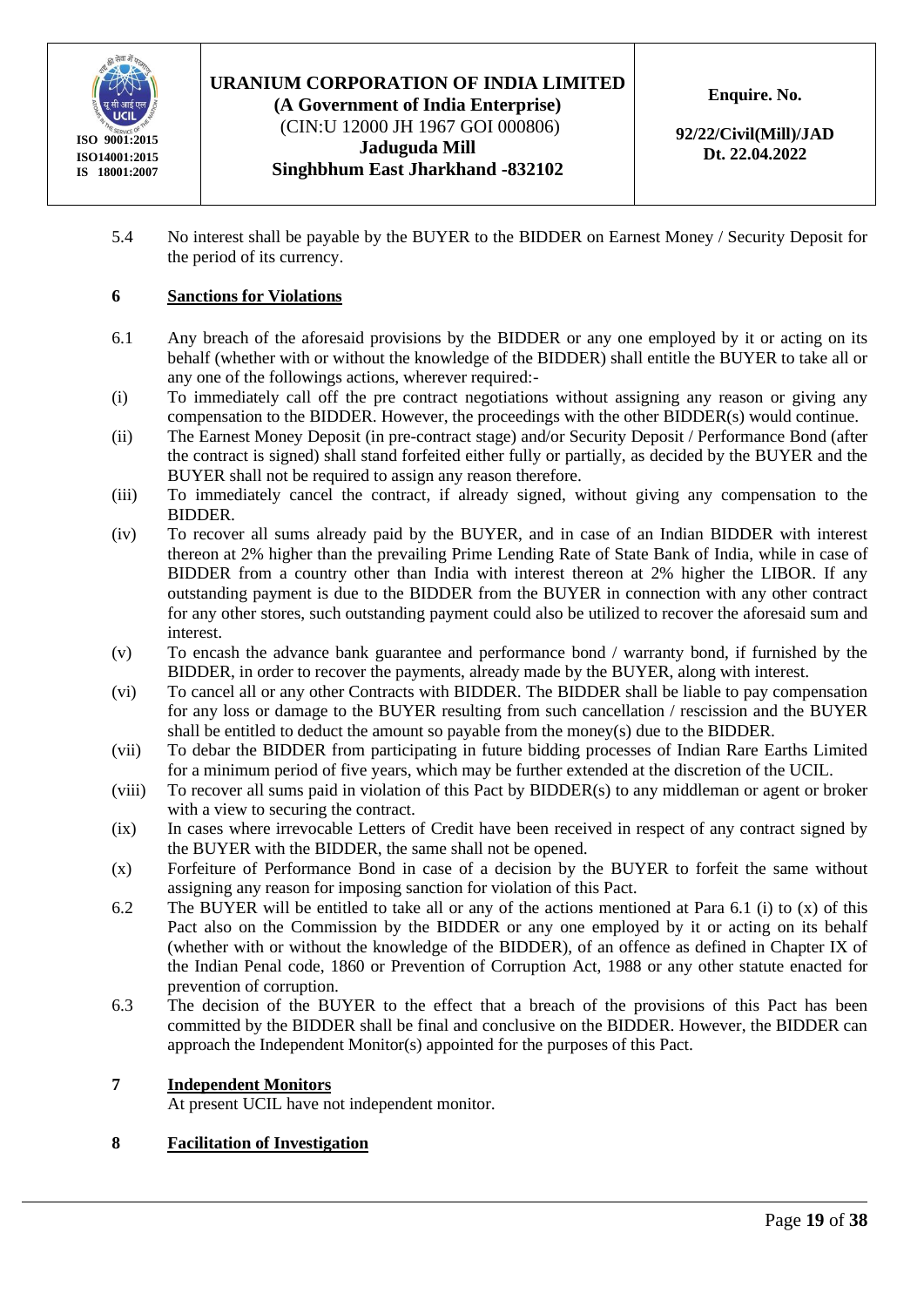

(CIN:U 12000 JH 1967 GOI 000806) **Jaduguda Mill Singhbhum East Jharkhand -832102** **Enquire. No.** 

**92/22/Civil(Mill)/JAD Dt. 22.04.2022**

In case of any allegation of violation of any provision of this Pact or payment of commission, the BUYER or its agencies shall be entitled to examine all the documents including the Books of Accounts of the BIDDER and the BIDDER shall provide necessary information and documents in English and shall extend all possible help for the purpose of such examination.

#### **9 Law and Place of Jurisdiction**

This pact is subject to Indian Law. The place of performance and jurisdiction is the seat of the BUYER.

#### **10 Other Legal Actions**

The actions stipulated in this Integrity Pact are without prejudice to any other legal action that may follow in accordance with the provisions of the extant law in force relating to any civil or criminal proceedings.

#### **11 Validity**

11.1 The validity of this Integrity Pact shall be from date of its signing and upto the complete execution of the contract to the satisfaction of both the BUYER and the BIDDER/Seller, including warranty period, whichever is later. In case BIDDER is unsuccessful, this Integrity Pact shall expire after six months from the date of signing of the contract.

11.2 Should one or several provisions of this Pact turn out to be invalid, the remainder of this Pact shall remain valid. In this case, the parties will strive to come to an agreement to their original intensions.

12 The Parties hereby sign this Integrity Pact at  $\qquad \qquad$  on

BUYER

Signature

Name of the Officer

Designation

Witness Witness

BIDDER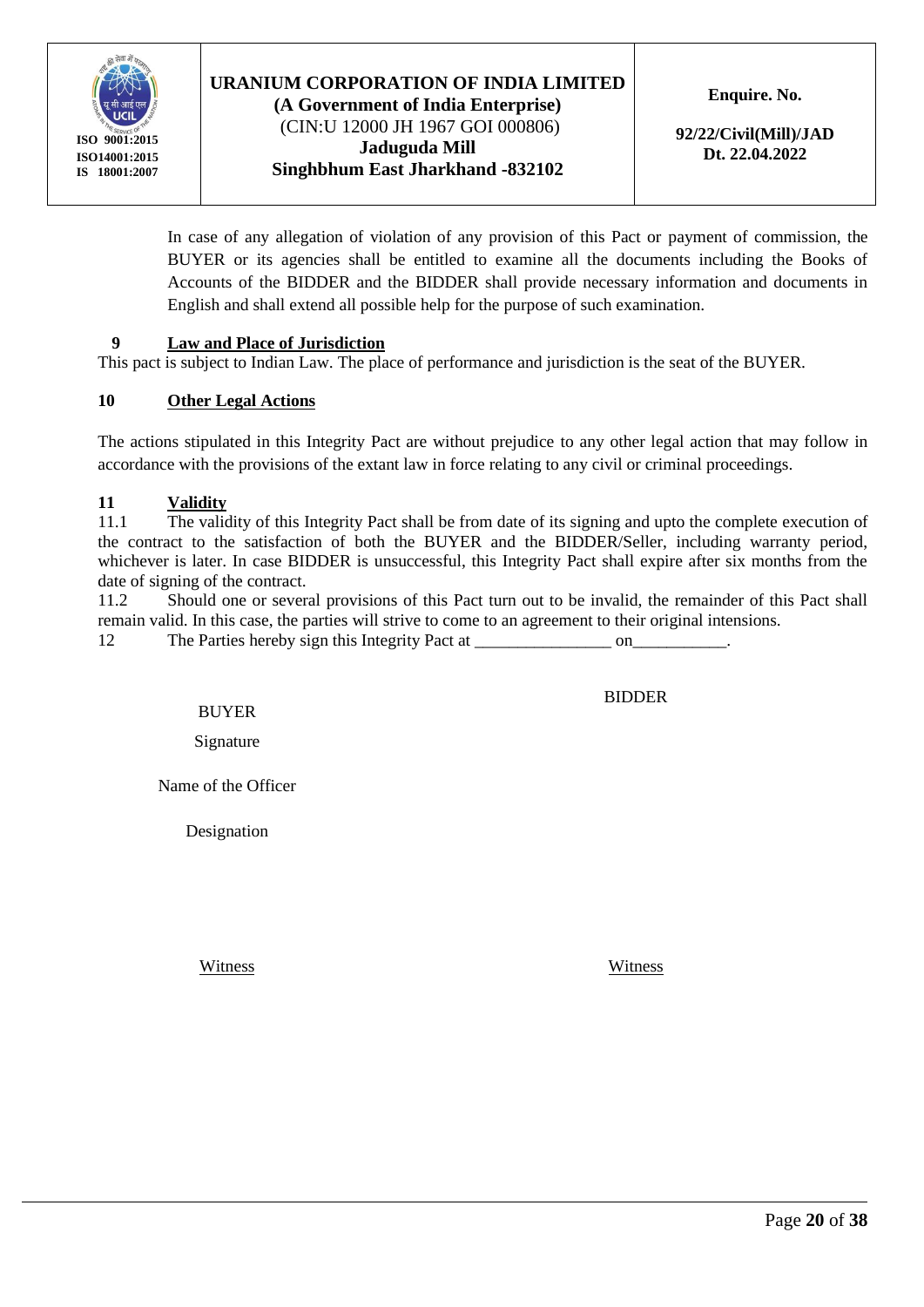

#### **URANIUM CORPORATION OF INDIA LIMITED (A Government of India Enterprise)** (CIN:U 12000 JH 1967 GOI 000806) **Jaduguda Mill**

**Singhbhum East Jharkhand -832102**

**Enquire. No.** 

**92/22/Civil(Mill)/JAD Dt. 22.04.2022**

# **SPECIAL CONDITIONSOF CONTRACT**

**This section lays down the special conditions of contract forming a part of the contract agreement and shall be read in conjunction with the General Conditions of Contract (GCC). Whenever there is conflict, the provisions herein shall prevail over those in the GCC.**

- 1.0 Intent of specification as specified under INTENT OF SPECIFICATION shall be deemed to be a part of these special conditions of contract.
- 2.0 The technical specification and standards of various works shall be specified in tender specification.
- 3.0 Ground area (without any finish) shall be given for construction of temporary storage/shed. The contractor shall demolish all such temporary structures constructed by him for erection and clean the site, unless, otherwise instructed by the purchaser.
- 4.0 On arrival of material at site, the contractor shall open the packing, cases, inspect the materials, repair and replacement of materials damaged or lost in transit or at site should be done promptly by him at no extra cost to the purchaser.
- 5.0 The contractor shall arrange for all machinery, tools and tackles etc. as required for handling at site, erection of structures under this contract. No equipment will be available for hire from the purchaser.
- 6.0 No compensation shall be paid to the contractor for temporary idling of their workers, officers and equipment's etc. for hocking/matching up of the works, awarded for the existing works extension which may arise due to non-availability of site, facilities etc. However, best effort shall be put up by the purchaser, without disrupting production of the operating plant, to extend all help and facilities at site to the contractor for carrying out their works satisfactory without any loss of time and man-hour etc.

In case of stoppage of work by local people / local problems / bandh or any other unforeseen reasons, no idle charges will be paid by UCIL on any account and no penalty claim will be applicable.

#### 7.0 PROGRESS REPORTS AND SCHEDULES

The contractor shall submit to the purchaser, by the  $3<sup>rd</sup>$  of every month 3(three) copies of a report in an approved proforma showing the progress made in construction, procurement activities of the works during the previous months. The reports also indicate any delay with respect to the approved programme and corrective measures proposed by the contractor.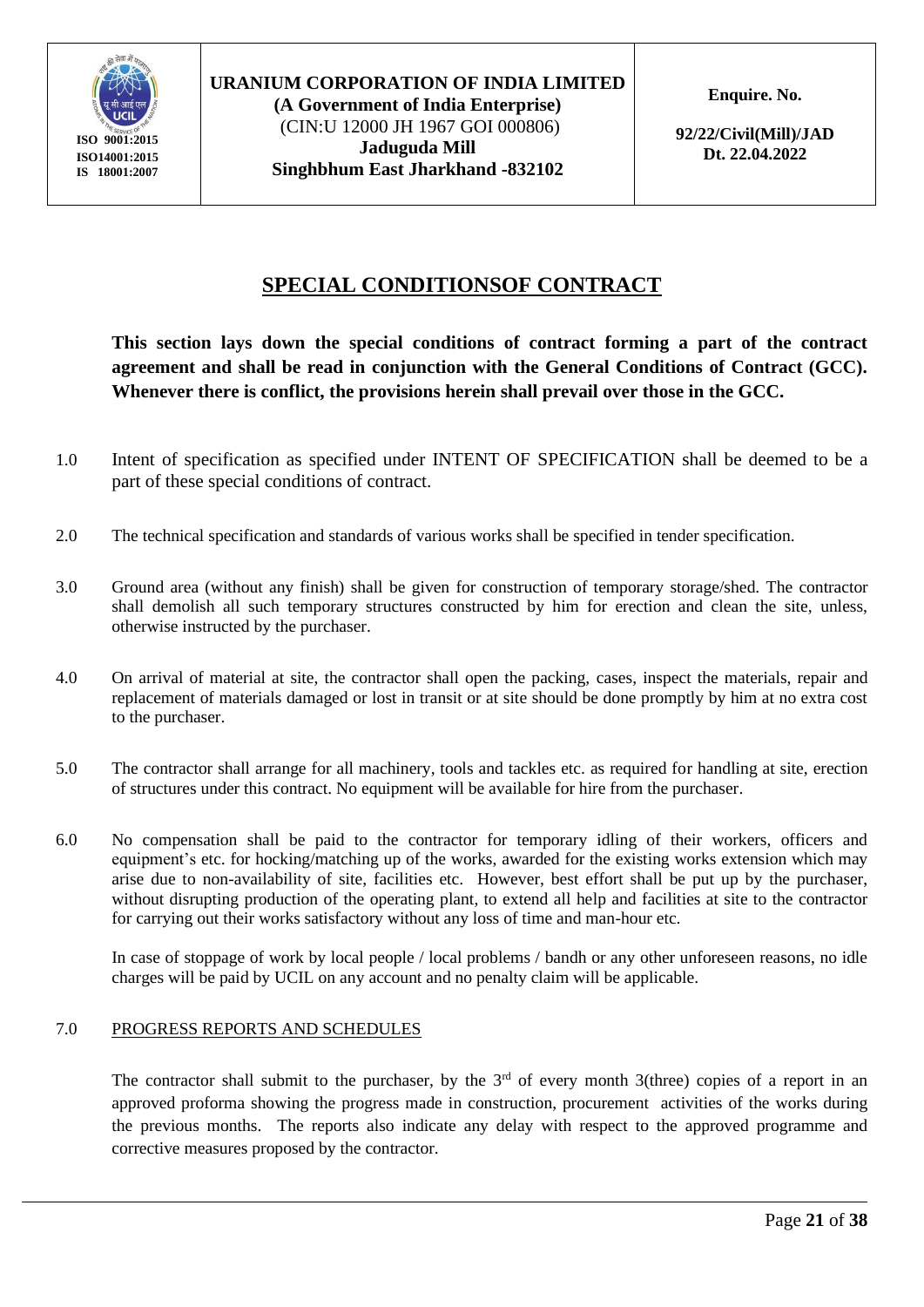

(CIN:U 12000 JH 1967 GOI 000806) **Jaduguda Mill Singhbhum East Jharkhand -832102** **Enquire. No.** 

**92/22/Civil(Mill)/JAD Dt. 22.04.2022**

8.0 The contractor shall arrange for all approach facilities at his own cost as may be required during construction period.

#### 9. TIME OF COMPLETION

Time of completion for the complete package work shall be **3 months**. The time of completion shall be reckoned 15 days from the date of issue of work order/LOI whichever is earlier. However, the Tendered shall indicate the earliest possible time for completion of the works. The work shall be considered finished only if the Engineer-in-charge has issued a Completion certificate to that effect.

#### 10. MEDICAL CARE

The contractor shall be fully responsible for any first aid and emergency medical treatment to his employees at site. Necessary arrangements for this purpose shall be made by the contractor at site. In serious cases, Medical facilities of UCIL may be available to the contractor on chargeable basis.

#### 11. Schedule of work (If Required)

The successful contractor will have to submit a programme of work in the form of Bar Chart and PERT Chart showing the tentative progress of work of the above named work within 15 days of receipt of LOI, to the UCIL for his approval. The programme should be made to complete the system within the stipulated time period. The submission to and approved by the purchaser of such programme shall not relieve the contractor of any of his duties or responsibilities, under the contract.

#### **Working hours: Contractor may execute the work normally in General shift (if may required other shift also).**

#### **12 SECURITY DEPOSIT (As above)**

#### **13**. **LIQUIDATED DAMAGES (LD)**

- 13.1 Liquidated Damages (LD) shall be levied where reasons are attributable to supplier / contractors for delays in execution of purchase order/ contract. LD shall be levied @0.5% per week or part thereof on the value of unfinished supply/work order for each week of delay subject to a maximum of 5% of the total value of contract (excluding Taxes and Duties).
- 13.2 Wherever the supply/work is on turnkey or having a bearing in commissioning and performance of the system in total, LD is to be imposed on total value, in such cases.
- 13.3 If separate period of completion is specified for certain item of work or group of items of work, at the time of issuing the order, the LD can be levied on the total value of item of work or group of items of work ( excluding Taxes and Duties )which are completed beyond the agreed contract period. This aspect should be brought out in the tender document.
- 13.4 If it is equally applicable to import orders then suitable provision to this effect has to be made in the order and L.C.
- 13.5 For the portion of delay which is attributable to UCIL / force majeure or to the supplier / contractor, the case shall be dealt with as follows :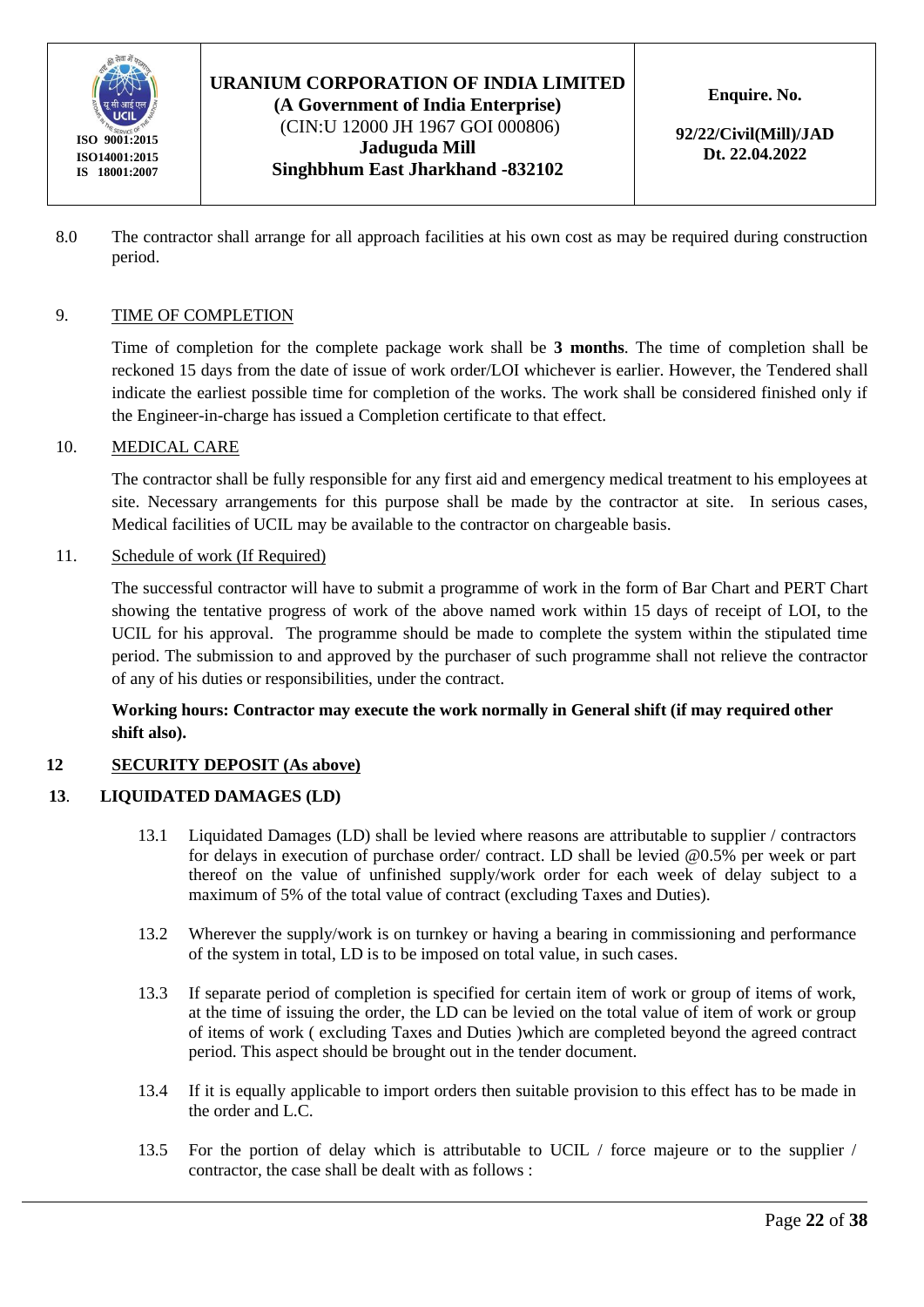

(CIN:U 12000 JH 1967 GOI 000806) **Jaduguda Mill Singhbhum East Jharkhand -832102** **Enquire. No.** 

**92/22/Civil(Mill)/JAD Dt. 22.04.2022**

#### **A. Delay attributable to UCIL / Force majeure**

| LD              | Not Applicable                                                                                                                                                                      |
|-----------------|-------------------------------------------------------------------------------------------------------------------------------------------------------------------------------------|
| Taxes & Duties  | Any increase in taxes and duties on account of<br>statutory increase, fresh imposition of any duty or<br>taxes which take place during such extended period<br>shall be admissible. |
| Price Variation | Price variation, if indicated in the Work Order/<br>Purchase Order, shall be applicable during such<br>extended period                                                              |

#### **B. Delay attributable to Supplier / Contractor**

| LD                     | Applicable                                                                                                                                                                                                                                             |
|------------------------|--------------------------------------------------------------------------------------------------------------------------------------------------------------------------------------------------------------------------------------------------------|
| Taxes & Duties         | Increase / fresh imposition of taxes and duties during the<br>extended period will beto the account of the<br>supplier/contractor.<br>Any decrease in taxes and duties during the extended                                                             |
|                        | period will be availed by UCIL                                                                                                                                                                                                                         |
| <b>Price Variation</b> | Price variation, if indicated in the contract will be<br>applicable for the work performed within the scheduled<br>period of contract.                                                                                                                 |
|                        | For work executed during the extended delivery period,<br>the rates as prevailing on the last day of the scheduled<br>contract period only may be paid. De-escalation /<br>reduction, if any, which takes palce, shall have to be<br>passed on to UCIL |

- 13.6 All the proposals for waiver of LD shall be vetted by concerned SPC/WTC.
- 13.7 The Unit heads are authorized to waive LD arising out of POs/WOs issued under their delegated powers.
- 13.8 In all other cases approval for waiver of LD shall be accorded by CMD and proposal need to be sent through D (T)/D (F).

#### **14 FORCE MAJEURE:**

a) Force majeure is an event beyond the control of supplier/contractor and not involving the supplier's/contractor's fault or negligence and which is not foreseeable. Such events may include, but are not restricted to acts of the purchaser/contractor either in its sovereign or contractual capacity, wars or revolution, hostility, acts of public enemy, civil commotion, floods, explosions, epidemics, quarantine restrictions, strikes, lockouts and freight embargoes or any other event which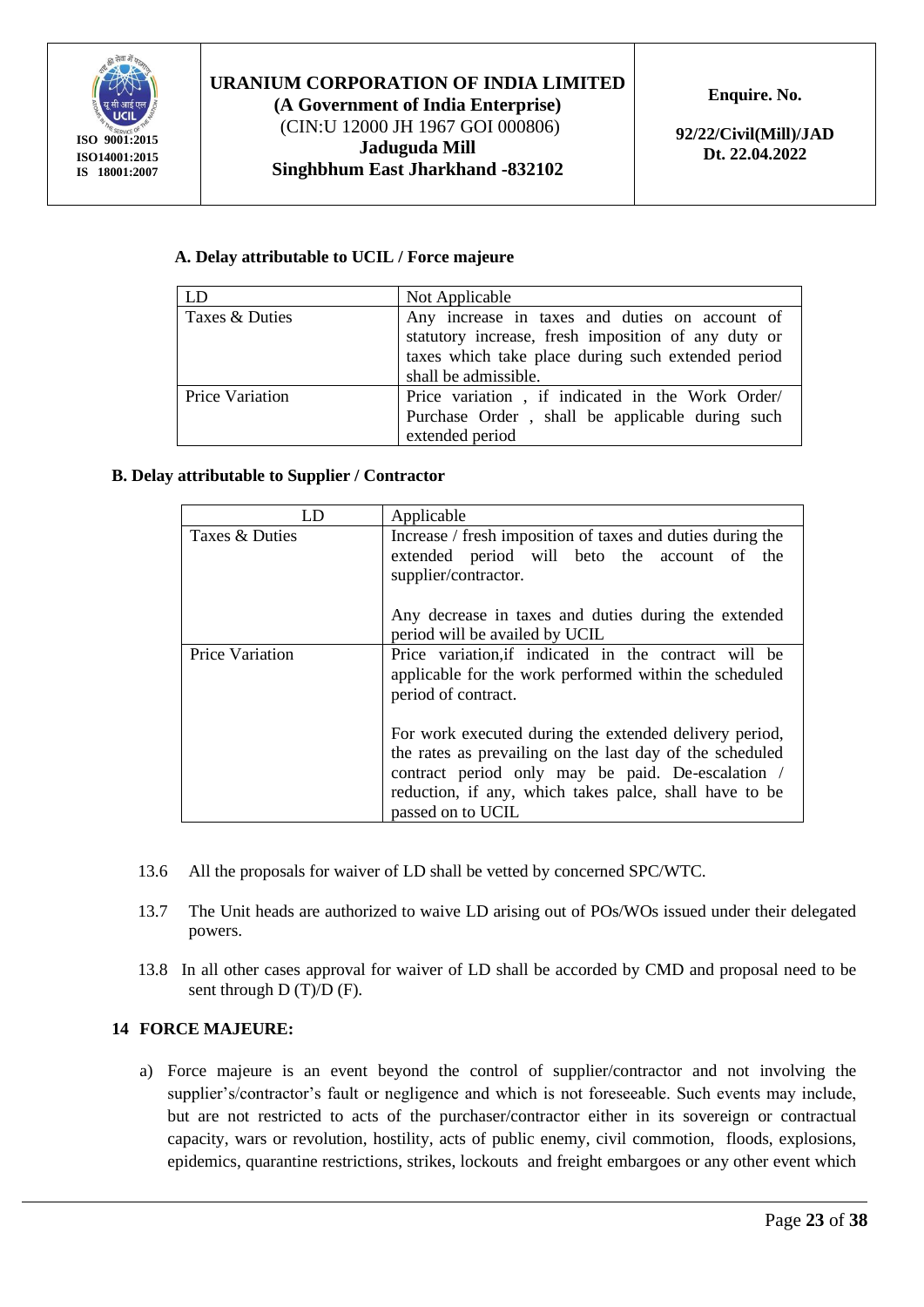

## **URANIUM CORPORATION OF INDIA LIMITED (A Government of India Enterprise)** (CIN:U 12000 JH 1967 GOI 000806) **Jaduguda Mill Singhbhum East Jharkhand -832102**

**Enquire. No.** 

**92/22/Civil(Mill)/JAD Dt. 22.04.2022**

UCIL may deem fit to consider so. The decision about force majeure shall rest with UCIL which shall be final and binding. Force Majeure clause has to be compulsorily embedded in the order*.*

- b) If there is delay in performance or other failures by the supplier/contractor to perform obligations under its contract due to event of a Force Majeure, the supplier/contractor shall not be held responsible for such delays/failures.
- c) If a Force Majeure situation arises, the supplier/contractor shall promptly notify the purchaser in writing of such conditions and the cause thereof within fifteen days of occurrence of such event. Unless otherwise directed by the purchaser in writing, the supplier shall continue to perform its obligations under the contract as far as reasonable/practical and shall seek all reasonable alternative means for performance not prevented by the Force Majeure event.
- d) If the performance in whole or in part or any obligation under this contract is prevented or delayed by any reason of Force Majeure for a period of exceeding sixty days, UCIL may at its option terminate the contract without any financial repercussion on either side.

**15. Labour Insurance:** Necessary insurance coverage for deployment of Manpower for this work including Supervisor in the whole Contract period shall be obtained by the contractor at their own cost.

**16. EPF & Bonus Payment:**EPF and Bonus payment to be done by the Contractor to their worker as per the Government rule.

PENALTY: NIL

#### **9.0 a) E.P.F. Bonus, Labour Insurance, Labour licence(as required) , Paid Holiday and safety equipments are to be provided by the contractor at their own cost and should be included in quoted price.**

#### a) **Also leave with wages as per mines Act 1961 will be paid by the contractor at their own cost**

15. **TERMS OF PAYMENT:-** Before release of running bill / Final bill, the following documents are to be submitted along with this bill.

> I) A copy of Employee Register Form  $-A$  [ Part "A" & Part "B"] II) A copy of Wages Register Form – B III) A copy of Register of Loan/Recoveries Form – C IV) A copy of Attendance Register Form - D V) A copy of Register for Rest/Leave/Leave Wages Form – E VI) A copy of Bank Statement VII) A copy of Wages Slip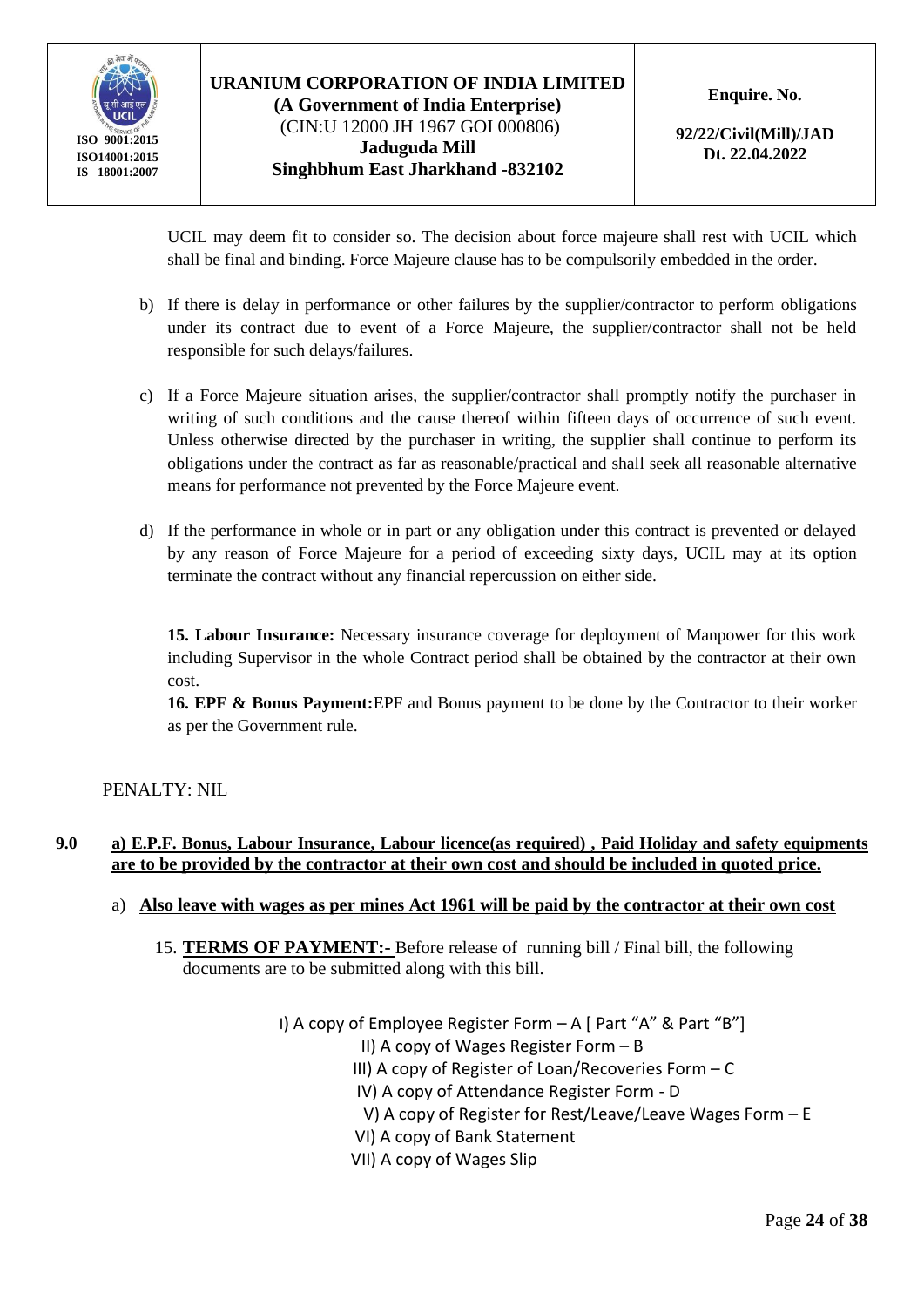

**(A Government of India Enterprise)** (CIN:U 12000 JH 1967 GOI 000806) **Jaduguda Mill Singhbhum East Jharkhand -832102** **Enquire. No.** 

**92/22/Civil(Mill)/JAD Dt. 22.04.2022**

VIII) A copy of PF Challan

IX) A copy of Bonus Statement

X) A copy of Labour Insurance

XI) A copy of Work Order

XII) A copy of Labour License(If Required).

- XIII) Monthly R.A bill will paid to the contractor against GST invoice
- XIV) Pre receipted signed (GST) invoice
- XV) Copies of deviations statement and order of extension of time, if granted
- XVI) Royalty clearance certificate from district mining officer
- XVII) Issue of Completion certificate by UCIL
- XVIII) No claim certificate from contractor
- XIX) Any other document as deemed necessary

#### **19. Time Bar on payment**

**Payment shall be released within 30 days after checking the entries made on measurement book and certification of the progress bill (R/A Bill) by Engineer-in-charge. No claim whatsoever shall be entertained for late payment beyond 30(Thirty) days for reasons attributable to the contractor.**

#### **21. Accident or Injury to Workmen**

The Contractor shall be solely liable for any accident or injury that may happen to any of his personnel engaged in the Contract. The company shall not be liable for, or in respect of, any damage or compensation payable at law in respect of, or in consequence of, any accident or injury to any personnel in the employment of the Contractor and the Contractor shall indemnify and keep indemnified the company against all such claims, damages, compensations and proceedings.

The Contractor shall forthwith report to the company all cases of accidents to any of his personnel and shall make every arrangement to render all possible assistance and aid to the victims of the accident.

#### **22 . Contractor to follow security rules enforced by the owner**

The contractor shall strictly abide by the prevailing security rules and regulations and also to be enforced by the owner from time to time. Entry to the works premises of the owner is strictly restricted and only bona fide pass/permission holders are allowed.

#### **Ceiling on Price Variation**

The Price Adjustment (plus or minus) shall be subject to a ceiling amount of 15% of executed Price (excluding duties, taxes, levies, etc.).

#### 23 .APPROVED MANUFACTURER LIST :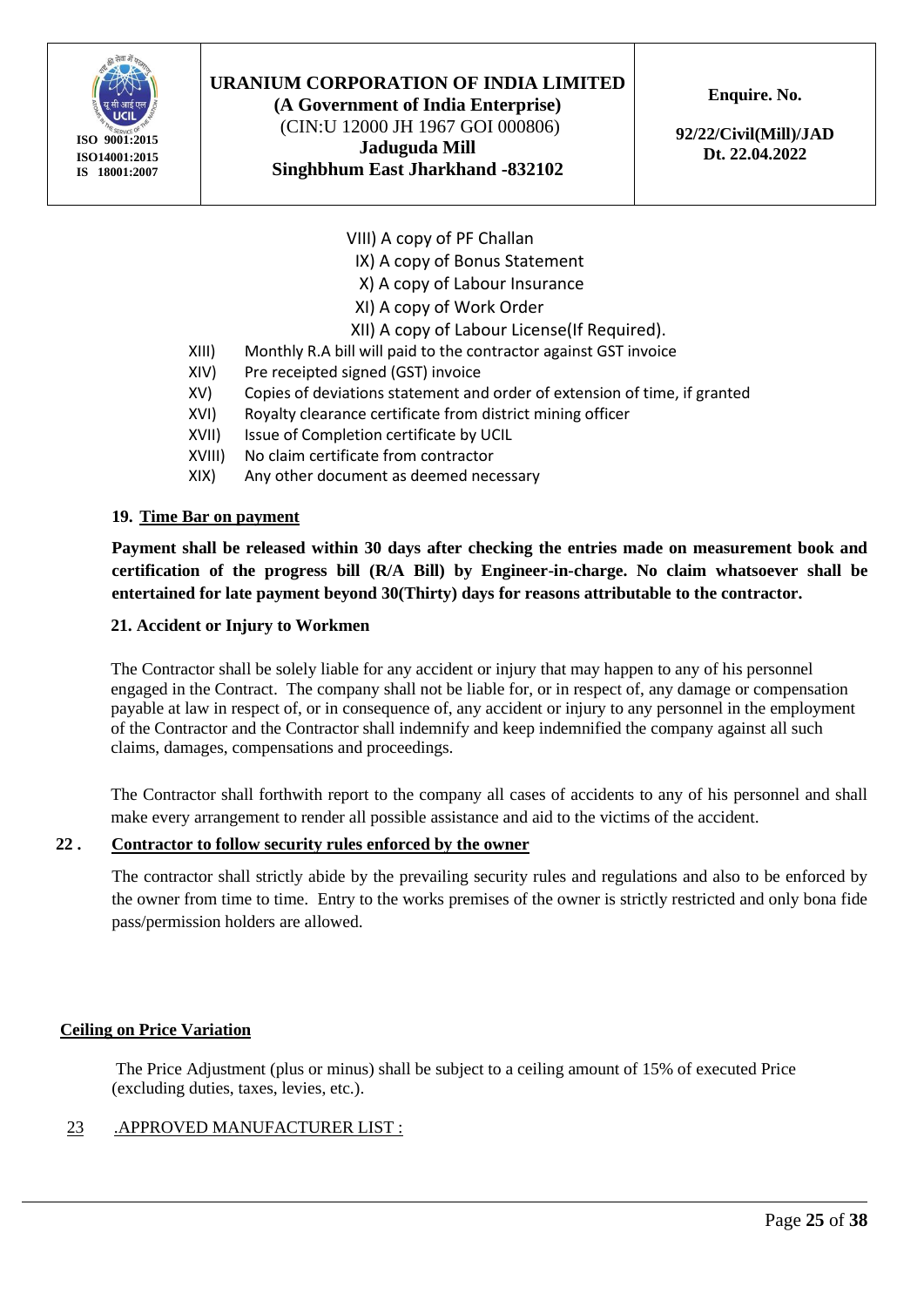

#### **URANIUM CORPORATION OF INDIA LIMITED (A Government of India Enterprise)** (CIN:U 12000 JH 1967 GOI 000806)

**Jaduguda Mill Singhbhum East Jharkhand -832102** **Enquire. No.** 

**92/22/Civil(Mill)/JAD Dt. 22.04.2022**

All materials including bitumen shall be used of approved quality as per MOST/MORTH/CPWD specification and as per direction of engineer in charge.

24. Final bill will not be entertained unless the same is accompanied by royalty clearance from the concerned department (District Mining office) by the contractor or as decided by mining deptt. time to time for mode of payment of royalty by contractors.(As per the prevailing rules of State Government).

#### 25. CONTRACTOR'S SITE ESTABLISHMENT

#### Site office and stores

The contractor shall build at his own cost a suitable site office and necessary stores on the portion of the land allotted to him in an approved manner. The contractor shall maintain and keep his office and stores in good condition throughout the execution of the works.

#### 26. **VARIATION AND SCHEDULE OF QUANTITIES**

The quantities set out in the schedule of items are the estimated quantities of the permanent works only. **The quantities may vary from those indicated in the tender documents due to the actual condition of the site or due to other reasons. The contractor shall carry out all the work up to a total variation of 10% on the contract price and upto any extend of individual items of schedule of quantities. All tendered rate shall remain firm within this limit and extra items may be included.**

#### **Extra items:**

Rate for such additional altered or substituted work shall be determined by the Engineer-in-charge as follows:-

- i) If the rate for additional, altered or substituted items of works is specified in the Schedule of Quantities, the Contractor shall carry out the additional, altered or substituted item at the same rate.
- ii) If rate for any altered, additional or substituted item of work is not specified in the Schedule of Quantities, the rate for that item shall be derived from the rate for the nearest similar item specified therein.
- iii) If the rate for any additional, altered or substituted item of work can not be determined in the manner specified in sub-paras (i) and (ii) above, then such item of the work shall be carried out at the rate entered in the C.P.W.D./J.S.R.(as applicable) Schedule of Rates (current) then plus/minus the percentage by which the tendered amount of the work actually awarded is higher or lower than the estimated amount of the works actually awarded. (Applicable to Contract based on item rates or lump sum).
- i) If the rate for any altered, additional or substituted item of work cannot be determined in the manner specified in sub-Para (i) to (iii) above, the Contractor shall within 14 days of the date of receipt of the order to carry out the said work, inform the Engineer-in-charge of the rate which he proposed to claim for such item of work, supported by analysis of the rate claimed, and the Engineer-in-charge shall within three months thereafter, after giving due consideration to the rate claimed by the Contractor determine the rate on the basis of market rate(s) **of material and labour with 15% extra to cover overhead and profits.** In the event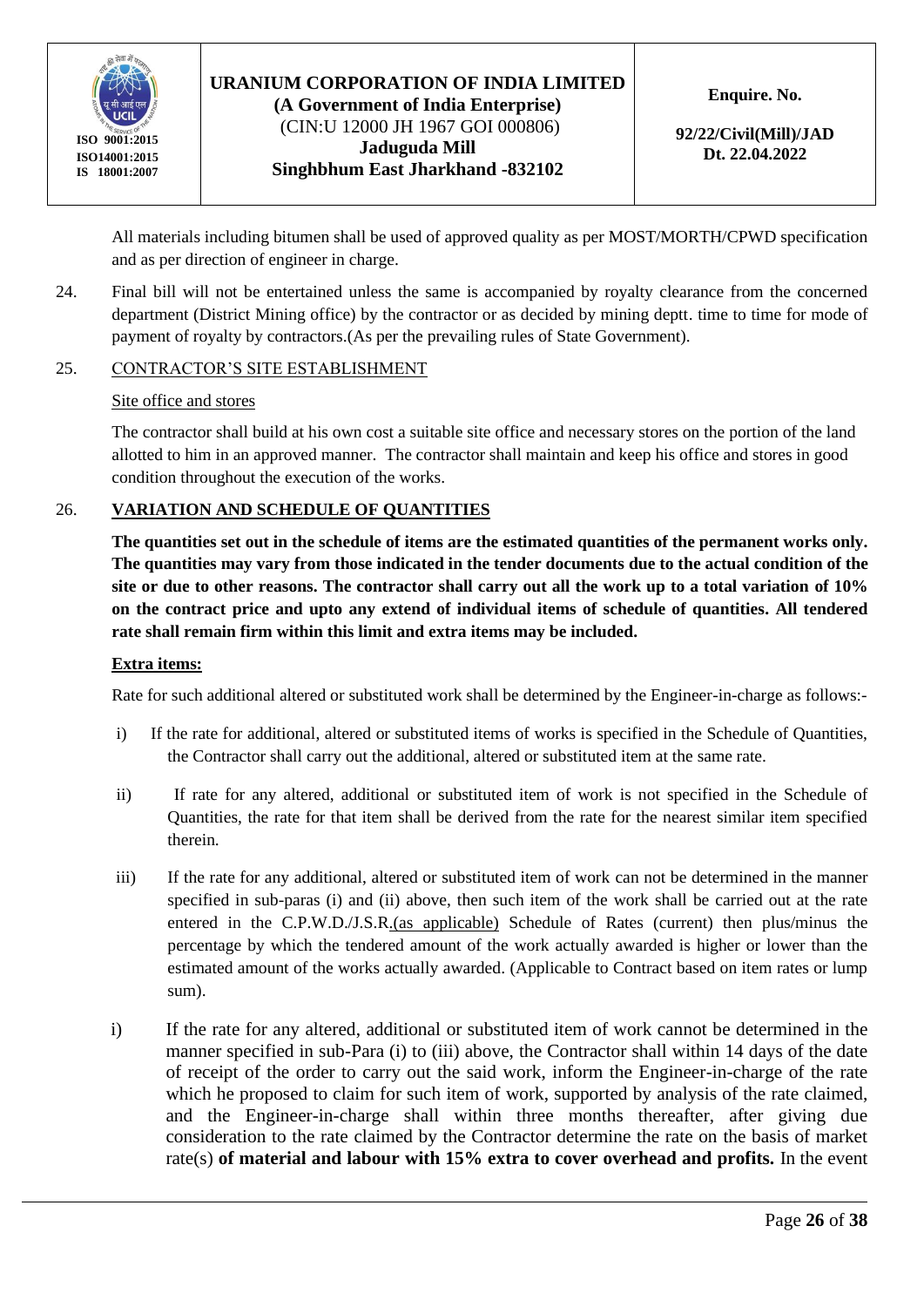

#### **URANIUM CORPORATION OF INDIA LIMITED (A Government of India Enterprise)** (CIN:U 12000 JH 1967 GOI 000806) **Jaduguda Mill**

**Singhbhum East Jharkhand -832102**

**Enquire. No.** 

**92/22/Civil(Mill)/JAD Dt. 22.04.2022**

of the Contractor failing to inform the Engineer-in-charge within the stipulated period of time, the rate, which he proposes to claim, the rate for such item shall be determined by the Engineer-in-charge on the basis of market rate(s) **of material and labour with 15% extra to cover overhead and profits.** For this purpose the purchase voucher etc. shall be produced by the Contractor to the Engineer-in-charge.

#### 27. **Water**

- (a) Water may be provided from a point on non-chargeable basis, but subject to availability otherwise contractor will have to arrange himself at their own cost for that no payment will be reimbursed by UCIL.
- (b) Contractor has to arrange/make their own arrangement for extension from above point of supply.
- **28. Electricity** can be provided at one point near work site on non-chargeable basis. Extension if required till have to be arranged by the contractor, but subject to availability otherwise contractor will have to arrange himself at their own cost for that no payment will be reimbursed by UCIL.

#### **29. ROYALTY**

Contractor will have to pay royalty charges to the concerned department towards the use of minor minerals use for above named work as notified by State Govt. for the quantity consumed in the work. However royalty amount at penal rate will be hold from each bill towards minor minerals consumed in that bill at the discretion of Engineer in charge, in case of no proper mining challan is submitted along with the bill as per prevailing rules of state government.

#### **30. TAXATION CLAUSE**

#### **TDS FOR INCOME TAX**

Tax deduction at source (TDS) shall be made towards income tax from all the bills of the contractor at applicable rates as per Income Tax Act and Rules

#### **GST**

- 1. For the purposes of levy and imposition of GST, the expressions shall have the following meanings:
	- (a) GST means any tax imposed on the supply of goods and/or services under GST Law.
	- (b) Cess means any applicable cess, existing or future on the supply of Goods and Services as per Goods and Services Tax (Compensation to States) Act, 2017.
	- (c) GST Law means IGST Act 2017, CGST Act 2017, UTGST Act, 2017 and SGST Act, 2017and all related ancillary Rules and Notifications issued in this regard from time to time.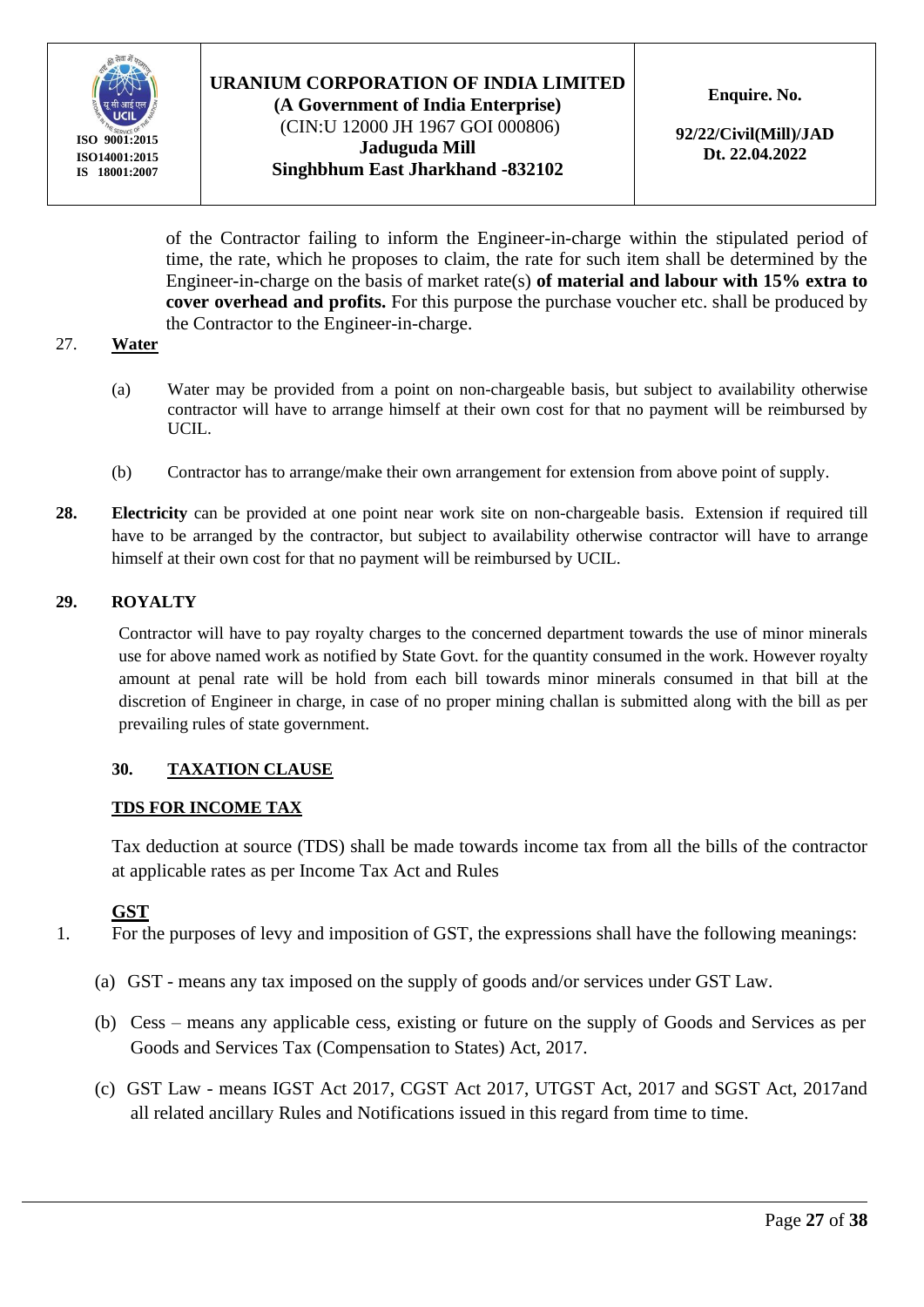

## **URANIUM CORPORATION OF INDIA LIMITED (A Government of India Enterprise)** (CIN:U 12000 JH 1967 GOI 000806) **Jaduguda Mill Singhbhum East Jharkhand -832102**

**Enquire. No.** 

**92/22/Civil(Mill)/JAD Dt. 22.04.2022**

2. The rates quoted by the bidders shall be inclusive of all taxes, duties and levies except GST. However, bidders have to clearly show the amount of GST separately in the Tax Invoices raised by them. In case, the quoted information related to various taxes, duties & levies subsequently proves wrong, incorrect or misleading, UCIL will have no liability to reimburse the difference in the duty/ tax, if the finally assessed amount is on the higher side and UCIL will have right to recover the difference in case the rate of duty/ taxes finally assessed is on the lower side.. Further, it is the responsibility of the bidders to make all possible efforts to make their accounting / IT system GST compliant in order to ensure availability of Input Tax Credit (ITC) to Uranium Corporation India Ltd.

#### **3.** L1 **bidder will be decided based on lowest total quoted rate for the entire work as given in price part format.**

- 4. For the purpose of this contract, it is agreed between the parties that if any new taxes, duties or levies other than GST is introduced subsequent to the final date of submission by the Central/State Government & Local Authorities and such new taxes, duties or levies become payable, then an equitable adjustment on account of new taxes, duties or levies in the contracted price shall be made which shall be subject to the production of documentary evidence by the Vendor/Supplier/Contractor. This provision shall be applicable only during the original period of contract. However, during the extended period of contract, if any, this provision shall be applicable as follows :
	- a. adjustment in contract price shall be made only if the new tax is enacted during the period of extension arising out of reasons attributable to UCIL.
- 5. In case of variation (increase/decrease) in the rate of GST after the final date of submission of tender, the said revised rate shall be reimbursed or recovered on production of relevant statutory documentary evidence. This provision shall be applicable only during the original period of contract. However, during the extended period of contract, if any, this provision shall be applicable as follows :
	- a. The said revised rate shall be reimbursed or recovered only if the reason for extension of the contract is attributable to UCIL. In any case, recovery shall be made in case of a downward variation in the rate of tax.
- 6. Bidders agree to do all things not limited to providing GST compliant Tax Invoices or other documentation as per GST law relating to the supply of goods and/or services covered in the instant contract like raising of and /or acceptance or rejection of credit notes / debit notes as the case may be, payment of taxes, timely filing of valid statutory Returns for the tax period on the Goods and Service Tax Network (GSTN), submission of general information as and when called for by UCIL in the customized format shared by UCIL in order to enable UCIL to update its database etc. that may be necessary to match the invoices on GSTN common portal and enable UCIL to claim input tax credit in relation to any GST payable under this Contract or in respect of any supply under this Contract.
- 7. In case Input Tax Credit of GST is denied or demand is recovered from UCIL by the Central / State Authorities on account of any non-compliance by bidders, including non-payment of GST charged and recovered, the Vendor/Supplier/Contractor shall indemnify UCIL in respect of all claims of tax, penalty and/or interest, loss, damages, costs, expenses and liability that may arise due to such non-compliance.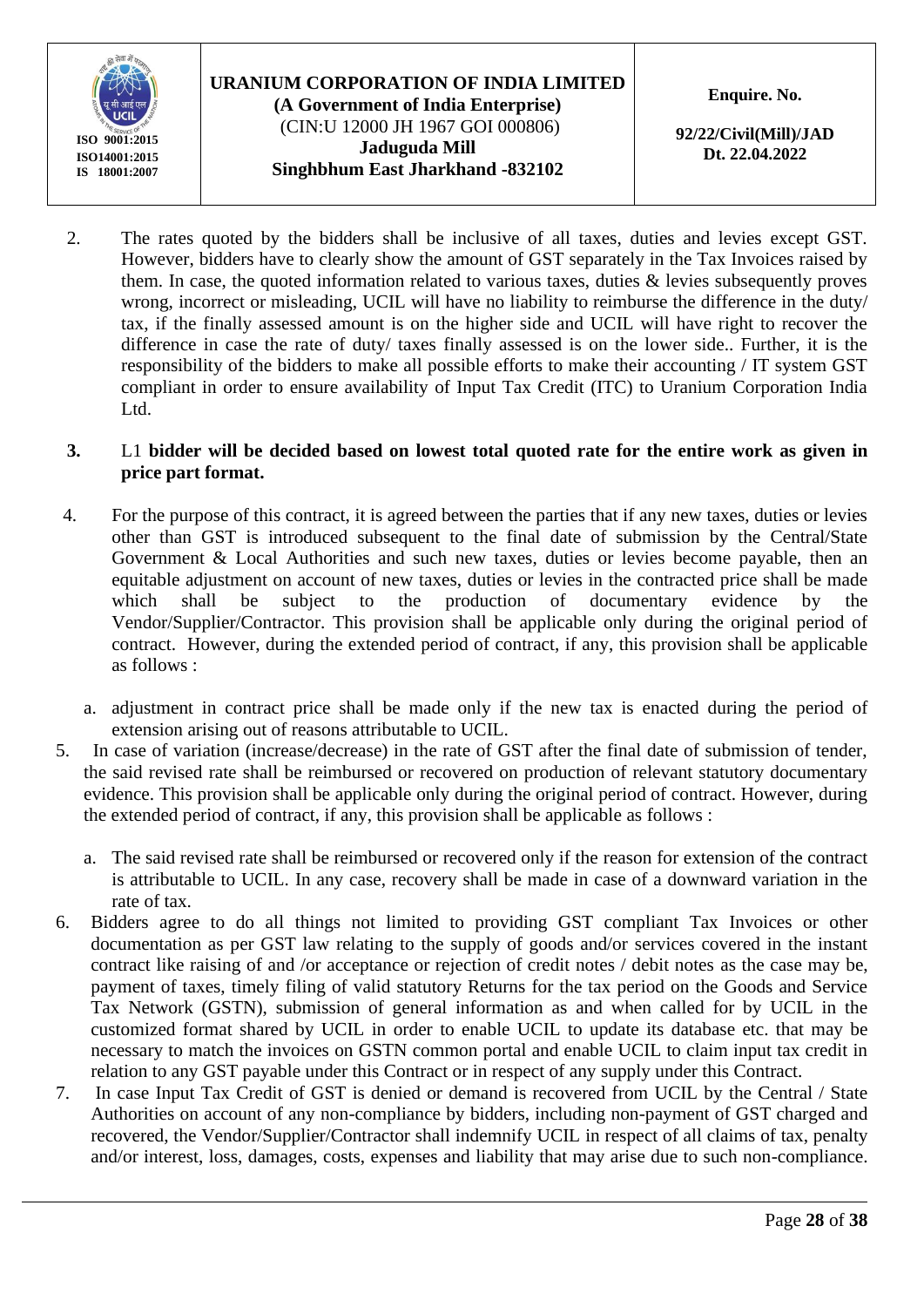

#### **URANIUM CORPORATION OF INDIA LIMITED (A Government of India Enterprise)** (CIN:U 12000 JH 1967 GOI 000806) **Jaduguda Mill**

**Singhbhum East Jharkhand -832102**

**Enquire. No.** 

**92/22/Civil(Mill)/JAD Dt. 22.04.2022**

UCIL, at its discretion, may also withhold/recover such disputed amount from the pending payments of the bidders.

- 8. All bidders shall maintain high GST compliance rating track record at any given point in time.
- 9. All bidders shall avail the most beneficial notifications, abatements, exemption etc., if any, as applicable for the supplies under the Goods & Service Tax Act.

The Contractor must be registered under GST Act and **GSTIN** must appear in all Tax invoices. No progress payment shall be released to the Contractor unless the Contractor furnishes invoice and other document as per GST Act. Any tax liability/penalty due to failure on the part of the Contractor under GST Act shall be to the Contractor's account.

The Contractor shall certify, if required by PURCHASER, that due tax have been paid by him on this order and produce evidence of tax paid, which is legally due and payable on this order. PURCHASER shall bear no liability in respect of any taxes, duties, levies etc. whatsoever.

All applicable taxes & duties, levies, cess, etc shall be as per the Goods and Services Tax 2017 Act and Rules and modifications/amendment, if any.

#### **31.VARIATION IN TAXES & DUTIES**

The adjustment in the Contract Price towards variations in taxes shall be applicable which are enacted within the scheduled Contractual execution period, provided the work is completed within the "Time of Completion" of the Contract. For any variations in taxes enacted after the Contractual execution period, the adjustment in the Contract Price shall not apply, in case the reasons for delay is not attributable to the Purchaser,not withstanding extension to the "Time of Completion" is granted. However, if the completion of the work is delayed due to reasons attributable to the Purchaser and extension to the "Time of Completion" is granted and variations in taxes enacted after the Contractual execution period, the adjustment in the Contract Price due to variation in taxes shall be allowed within the extended "Time of Completion" of the Contract.Variation in taxes & duties on inputs of works, raw materials, etc. shall not be reimbursed.

The adjustment in the Contract Price towards imposition of new taxes or abrogation of existing taxes, shall be applicable only if the new tax is enacted or existing tax is abrogated within Contractual execution period. For any variation due to enactment of new tax or abrogation of existing tax after Contractual execution period, adjustment in the Contract Price shall not apply.

#### **32.SUB-LETTING**

The CONTRACTOR shall not sublet/sub-contract the whole or any part of work or assign the order or any part thereof without the prior written consent of Purchaser. Such consent, if given, shall not establish any contractual relationship between the Sub-CONTRACTOR(s) and Purchaser and shall not relieve the CONTRACTOR of any liability, responsibility or obligation under this order and the CONTRACTOR shall be responsible for the acts, defaults or neglects of any Sub-CONTRACTOR or his representative or workmen as fully as if they were the acts, defaults and neglects of the CONTRACTOR himself. In the event the CONTRACTOR contravenes this condition, Purchaser reserves the right to reject the Work sub-contracted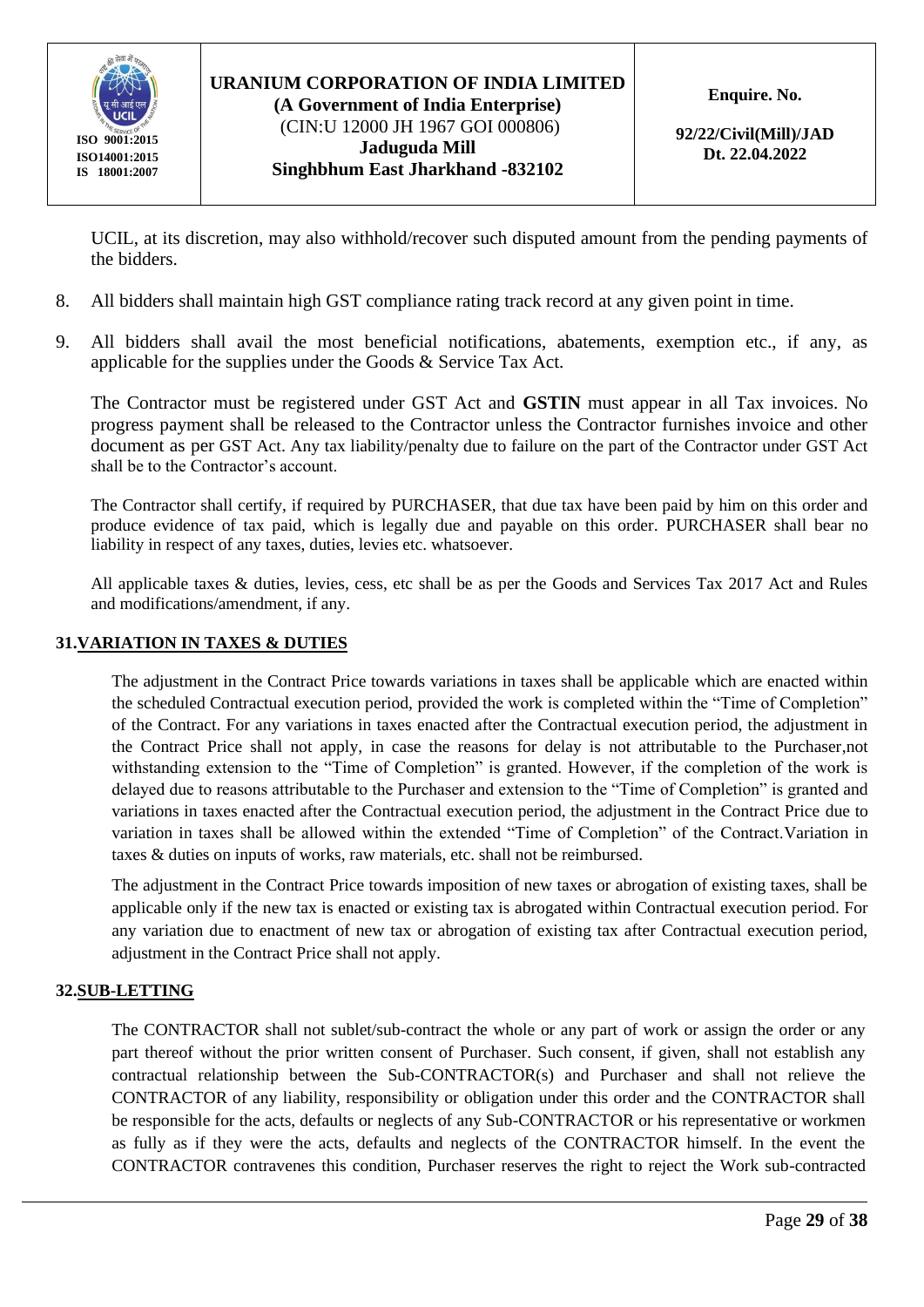

(CIN:U 12000 JH 1967 GOI 000806) **Jaduguda Mill Singhbhum East Jharkhand -832102** **Enquire. No.** 

**92/22/Civil(Mill)/JAD Dt. 22.04.2022**

and complete the same from elsewhere at CONTRACTOR's Risk and Cost. The CONTRACTOR shall be solely liable for any loss or damage which Purchaser may sustain in consequence or arising out of such replacing of the contract work.

#### **33. GUARANTEE/WARRANTY/DEFECT LIABILITY PERIOD**

The Contractor shall guarantee the work/materials supplied (including bought-outs) for a period of 06 months from the actual date of completion of work as mentioned in Completion certificate issued by UCIL, against inadequacy in design, defective materials, and error in detailing work, faulty workmanship etc.

In the event of any inadequacy, defect, error, fault occurring during the Guarantee Period, it shall be the responsibility of the Contractor to rectify the same with no extra Cost to the Company.

#### 34. **VALUATIONS AND PAYMENT :**

#### **RECORDS AND MEASUREMENT**:

The Engineer-in-charge, shall except as otherwise stated ascertain and determine the value of the works done in accordance with the measurement recorded and the Contract rates for each such items of work.

34.1 All items having a financial value shall be entered in Measurement Book, Level Book etc. prescribed by the Corporation so that a complete record is obtained of all work performed under the Contract.

#### 34.2 **Joint Measurements shall be taken by the Contractor and by UCIL or by the authorized representative.**

- 34.3 Before taking measurements of any work, the contractor shall give a reasonable notice to the Consultant.
- 34.4 The Contractor shall, without extra charge, provide Surveyor, Total Station Survey instrument, Survey Assistant & and other things necessary for measurement.
- 34.5 Measurement shall be signed and dated by both parties each day on the site on completion of measurement.
- 34.6 Where mode of measurement is not otherwise specified, the measurement shall be taken at site as per the latest I.S. Code of practice at the time of tendering.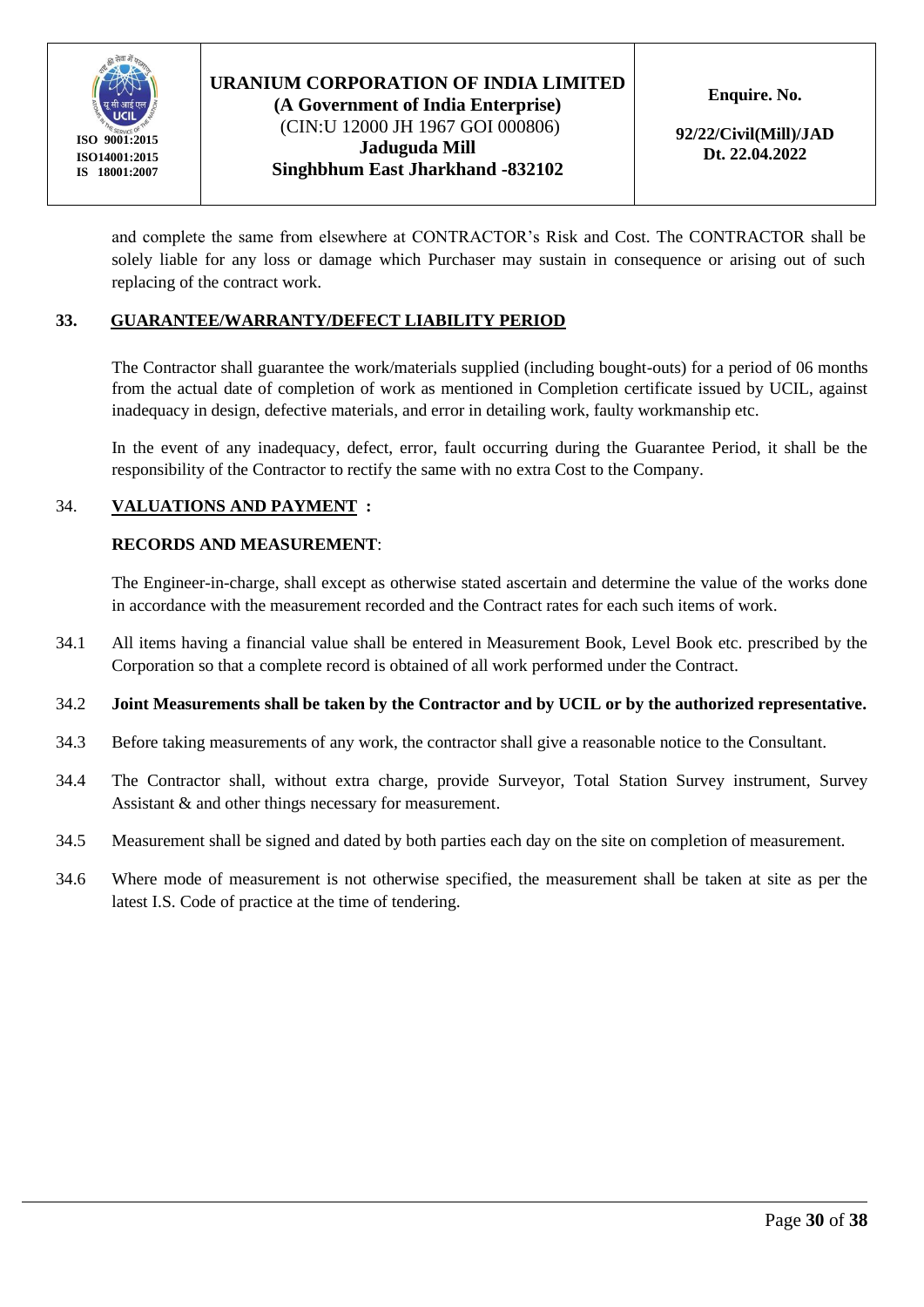

**(A Government of India Enterprise)** (CIN:U 12000 JH 1967 GOI 000806) **Jaduguda Mill Singhbhum East Jharkhand -832102** **Enquire. No.** 

**92/22/Civil(Mill)/JAD Dt. 22.04.2022**

## **ANNEXURE – II**

## **DOCUMENTS TO BE PROVIDED BY THE CONTRACTOR PROJECT MANAGEMENT DOCUMENT TO BE SUBMITTED BY THE CONTRACTOR**

#### **Documents (to be submitted by the successful bidder) are listed below:**

| <b>Sl. No.</b> | <b>Document Description</b>                                     | <b>Initial submission</b>                 | <b>Subsequent submission</b>                                |  |  |
|----------------|-----------------------------------------------------------------|-------------------------------------------|-------------------------------------------------------------|--|--|
|                |                                                                 |                                           |                                                             |  |  |
| 1.             | Overall Schedule – Network format                               | Within 15 days from<br>the date of L.O.I. | <b>Revisions and Status</b><br>reporting on quarterly basis |  |  |
| $\overline{2}$ | Detailed construction schedule $\&$<br>resource deployment plan | חנו                                       | חנו                                                         |  |  |
| 3.             | <b>Monthly Progress Report</b>                                  | End of first month                        | Every month                                                 |  |  |

#### *Note:*

1.Initial issue of each of these documents should contain the schedule dates.

- 2.Subsequent issues of these documents should be updated so as to include the actual progress.
- 3.Network should be in sufficient detail to clearly establish the logical relationships with various activities of the work (indicative activity break-up is enclosed).
- 4.Monthly Progress Report :

Shall cover the progress achieved in different areas of the work package during the reporting period along with the "Time Analysis" of the network schedule. Hold-ups / problems requiring the owner's / consultant's attention should be highlighted in the report. Cut-off date for reporting and submission date will be intimated by UCIL / Consultant.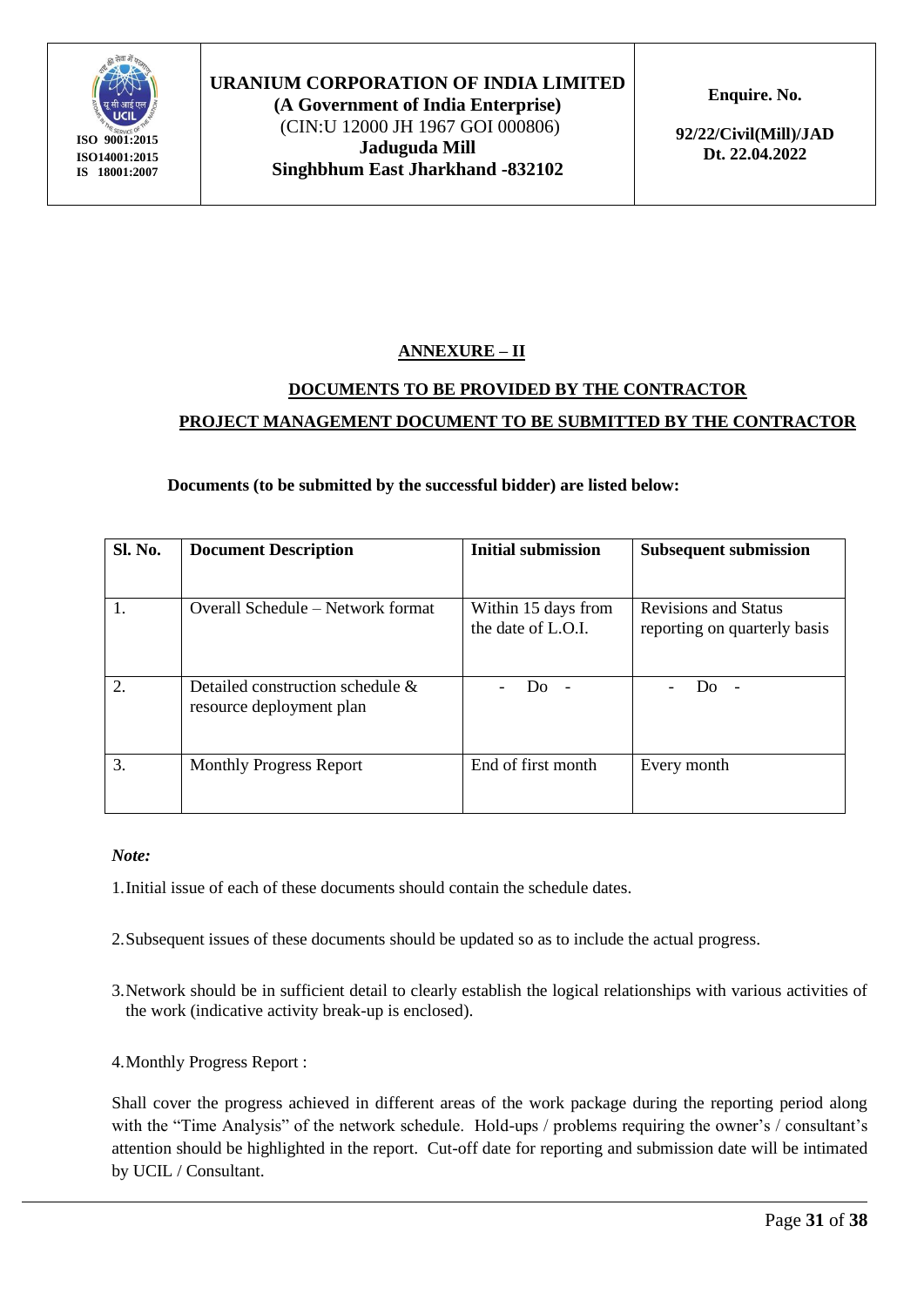

(CIN:U 12000 JH 1967 GOI 000806) **Jaduguda Mill Singhbhum East Jharkhand -832102** **Enquire. No.** 

**92/22/Civil(Mill)/JAD Dt. 22.04.2022**

5.In the event of there being significant deviation in actual progress from the schedule, an **EXCEPTION REPORT**, clearly stating the causes for such deviations and also containing contingency plans shall have to be submitted over and above the documents listed above.

# **SA F E T Y R U L E S**

1. The Contractor shall at all times, take all reasonable precaution for the safety of employees, including those of sub-contractors in the performance of his contract and shall comply with all applicable provisions of both Central as well as the State Safety Laws. In addition to the Safety provision already included in the tender, the contracting officer shall include the safety requirements recommended by the Health Physics Unit, Jaduguda for a specified contract.

In the event that the contractor fails to comply with these provisions, the contracting officer may, without prejudice to any other legal or contractual rights, issue an order stopping all or any part of the work, thereafter a start order for resumption of work may be issued at the discretion of the contracting officer. The contractor shall make no reason of or in connection with such stoppage.

- 2. Contractors shall have a full time Safety Officer/Engineer when the contractor employees 500 or more persons or when engaged in specially hazardous work. In the case of contractors employing fewer than 500 persons his safety representative shall be an employee in a high supervisory capacity and his safety duties may be in addition to other technical administrative duties.
- 3. Contractor shall have at least one person fully trained in first Aid present at the site of work all the time.
- 4. Contractors must report to the Safety Officer (Mill) through their contracting Officers every accident involving.

--- Their personnel, UCIL property or personnel, ---Property or personnel of other contractors working on the site.

- 4.1 Contractors must report to the Safety Officer(Mill) immediately on becoming aware of any accident of Type-A(See Appendix-I) giving the following information:- ---Name of the informant, ---Nature and location of incident being reported, ---Name of supervisor/Engineerin-charge, location and telephone number where he can be reached.
- 4.1.1 Contractors shall submit their investigation reports, through their contracting Officer, to the Safety Officer (Mill) immediately but not later than 3 working days after the occurrence of accident in the Form-A(See Appendix-2).
- 4.2 In the case of Type-B accidents (See Appendix-I), contractors shall submit their investigation reports, through their contracting officers, to the Safety Officer(Mill) immediately but not later than 3 working days after the occurrence of accident in the Form-A.
- 4.3 Monthly summary of accidents and cases of fire shall be prepared by each contractor in Form-B(See Appendix-3) and be sent to the Safety Officer(Mill) by the  $7<sup>th</sup>$  of the next month.
- 4.3.1 Prime contractor reports shall include the mandays lost and occurrence of accidents under the jurisdiction of the sub-contractors.
- 4.3.2 Contractors shall submit a narrative on Safety activities and fire incidents for each month along with Form-B. The review should contain such items as personnel and programme chain, major project started and major problems.
- 4.3.3 Medical certificate of laborers' shall be given before start of the work.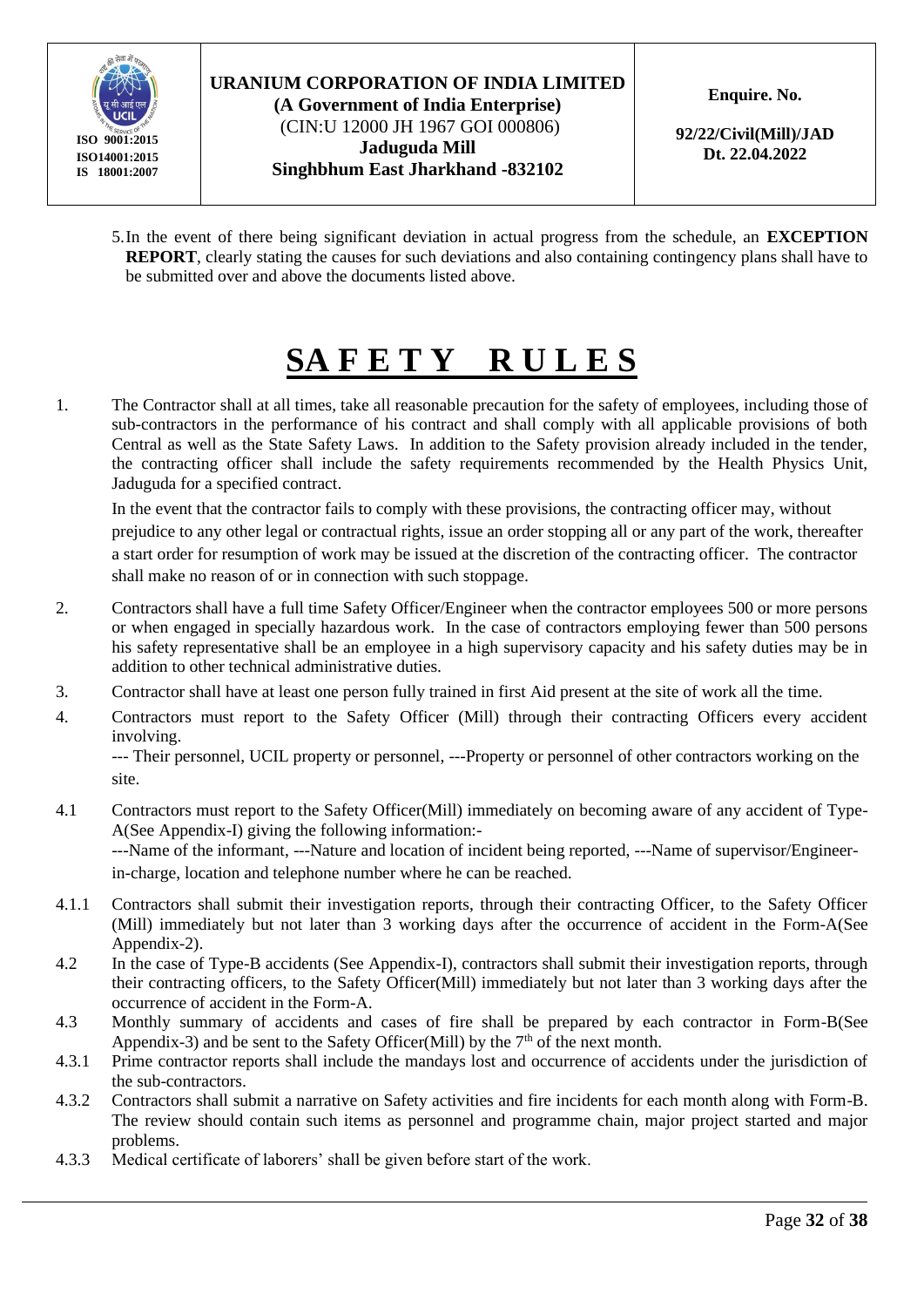

(CIN:U 12000 JH 1967 GOI 000806) **Jaduguda Mill Singhbhum East Jharkhand -832102** **Enquire. No.** 

**92/22/Civil(Mill)/JAD Dt. 22.04.2022**

4.3.4 Party has to deploy one experienced safety personnel to look after safety related issues at site. You will have to provide necessary safety appliances to the workmen engaged by you for safety carrying out the job. However , if required , safety appliances will also be provided the company and the cost of the same will be recovered from the bills of the party. Contractor have to bring all their labours for necessary training in MillTraining Center for two hours before actual commencement of the work.

#### APPENDIX – 1

#### CLASSIFICATION OF ACCIDENTS

#### Type-A

- 1. Fatal injuries
- 2. Serious injuries such as fracture, dislocation, saver burns necessitating hospitalization.
- 3. Any injury to five or more persons.
- 4. Accidents resulting in damage by fire, explosion etc.

#### Type-B

Minor injuries which result in laceration, abrasion, contusion etc.

Disabling injuries but not requiring hospitalization.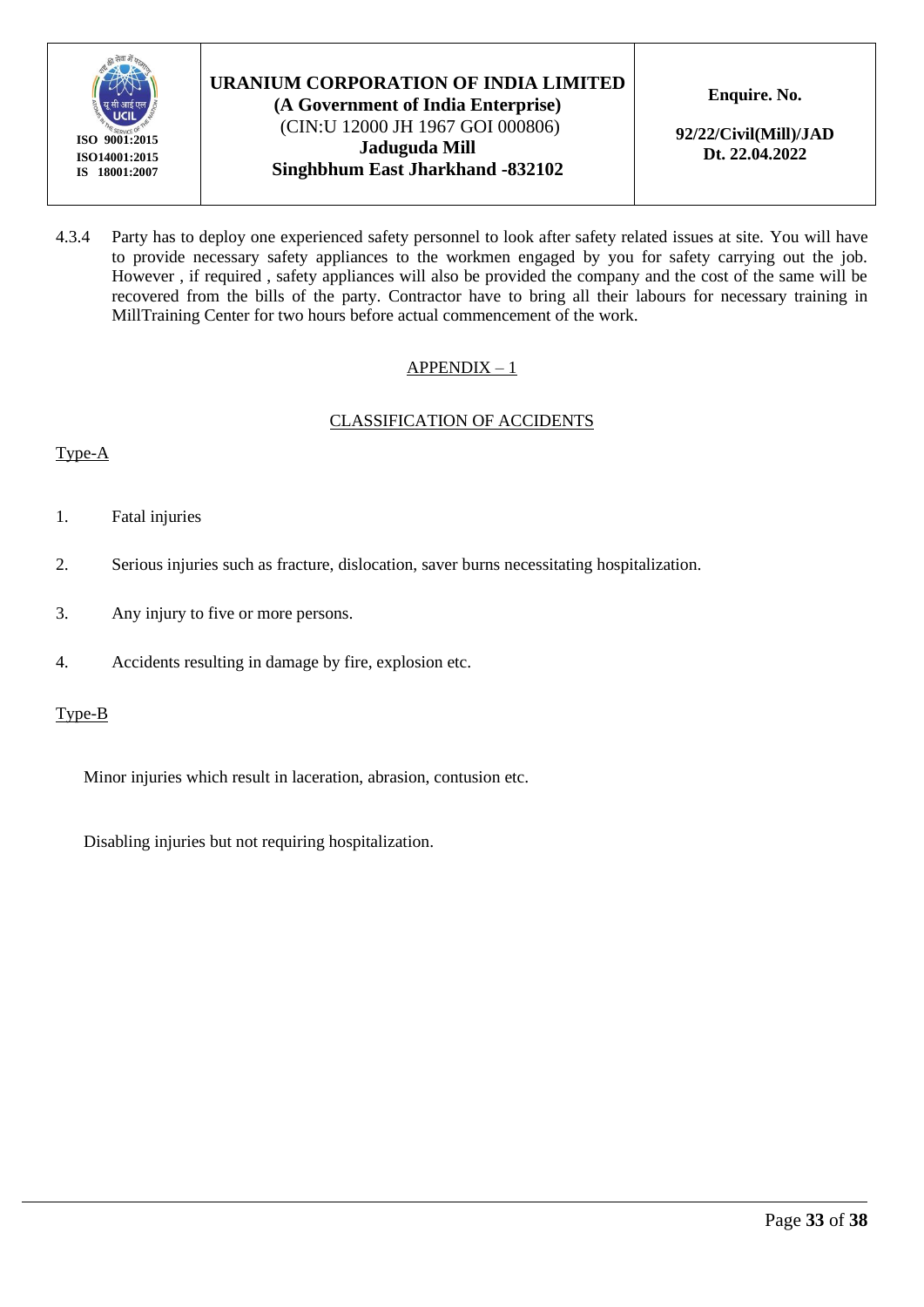

**(A Government of India Enterprise)** (CIN:U 12000 JH 1967 GOI 000806) **Jaduguda Mill Singhbhum East Jharkhand -832102** **Enquire. No.** 

**92/22/Civil(Mill)/JAD Dt. 22.04.2022**

#### $APPENDIX - 2$

#### ACCIDENT INVESTIGATION REPORT

| Name of the contractor and Project                |  |
|---------------------------------------------------|--|
| Nature of the contract                            |  |
| Name of the Engineer-in-charge                    |  |
| Name of the injured person                        |  |
| Age                                               |  |
| <b>Address</b>                                    |  |
| Date and Time of accident                         |  |
| Place where the accident occurred                 |  |
| Nature of job                                     |  |
| What was the injured person doing                 |  |
| at the time of accident?                          |  |
| Description of accident (in detail)               |  |
| Nature of injuries                                |  |
| What was defective or in wrong condition that was |  |
| responsible for the accident?                     |  |
| What was wrong with working methods instructions? |  |
| What steps should be taken to prevent/recurrence  |  |
| of such accident?                                 |  |
| Name of the Witness                               |  |

Safety representative's remarks with signature and date :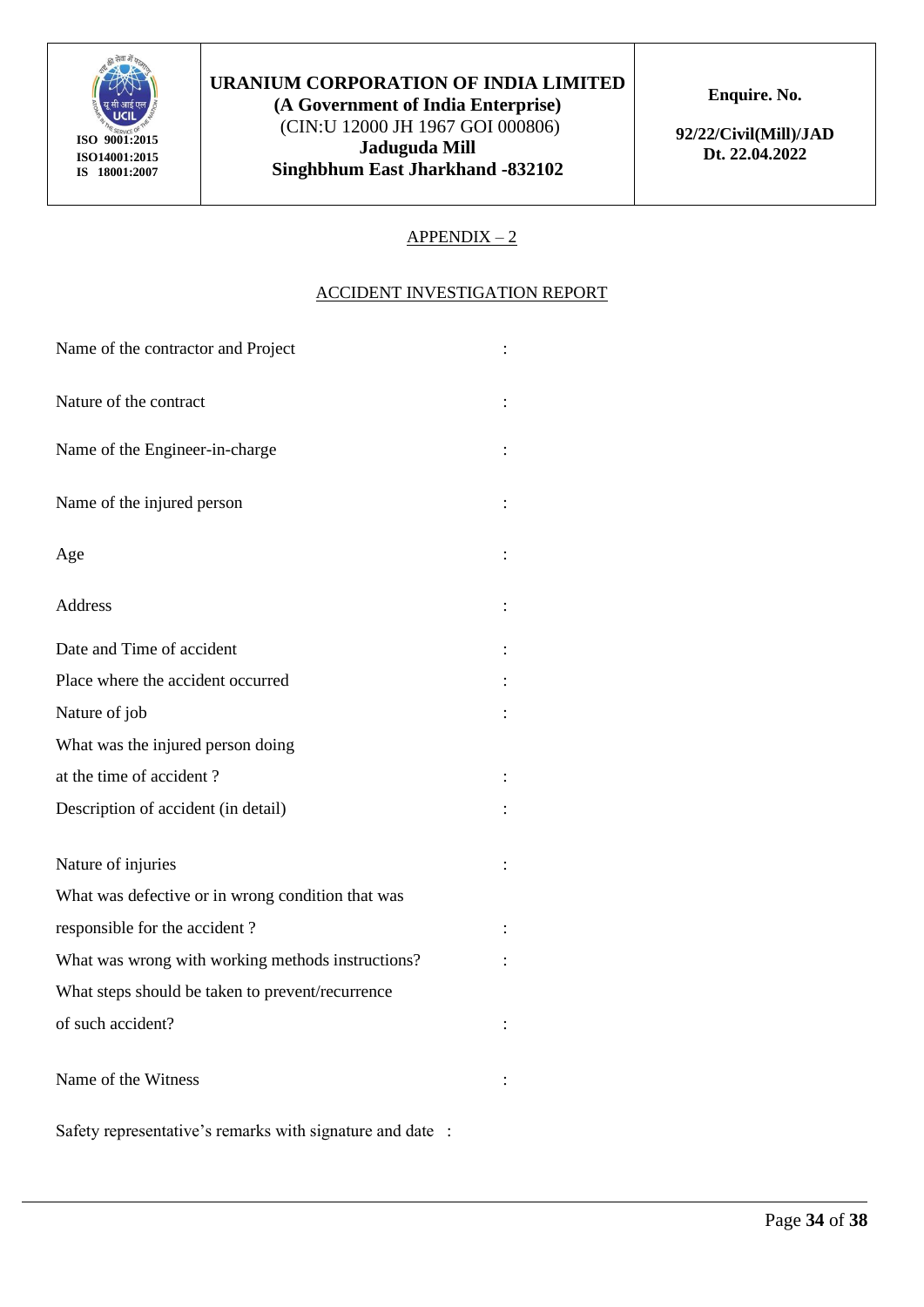

**(A Government of India Enterprise)** (CIN:U 12000 JH 1967 GOI 000806) **Jaduguda Mill Singhbhum East Jharkhand -832102** **Enquire. No.** 

**92/22/Civil(Mill)/JAD Dt. 22.04.2022**

|                                                                |            | $APPENDIX - 3$<br>$(FORM - B)$ |                                                         |
|----------------------------------------------------------------|------------|--------------------------------|---------------------------------------------------------|
|                                                                |            |                                |                                                         |
| Name of the Contractor:                                        |            |                                | Name of the Project:                                    |
| Name of the sub-contractor:                                    |            |                                | Name of the Safety representative<br>of the project:    |
| Total no. of persons working in the project:                   |            | Male                           | Female                                                  |
|                                                                |            | Engineer:                      |                                                         |
|                                                                |            | Supervisors:                   |                                                         |
|                                                                |            | Labourers:                     |                                                         |
| Total nos. of accidents(including type 'A' $\&$ 'B' accidents) |            |                                |                                                         |
| Disabling injuries                                             |            |                                | Non-disabling injuries                                  |
| Agency                                                         | <u>No.</u> |                                | ---------------------------<br>No. of days lost/changed |
| Machine                                                        |            |                                |                                                         |
| <b>Handling Materials</b>                                      |            |                                |                                                         |
| Full of persons                                                |            |                                |                                                         |
| Hand tools                                                     |            |                                |                                                         |
| Fire/Explosive                                                 |            |                                |                                                         |
| Collapse of excavation/structure                               |            |                                |                                                         |
| Electric shock/burn                                            |            |                                |                                                         |
|                                                                |            |                                |                                                         |

Miscellaneous : :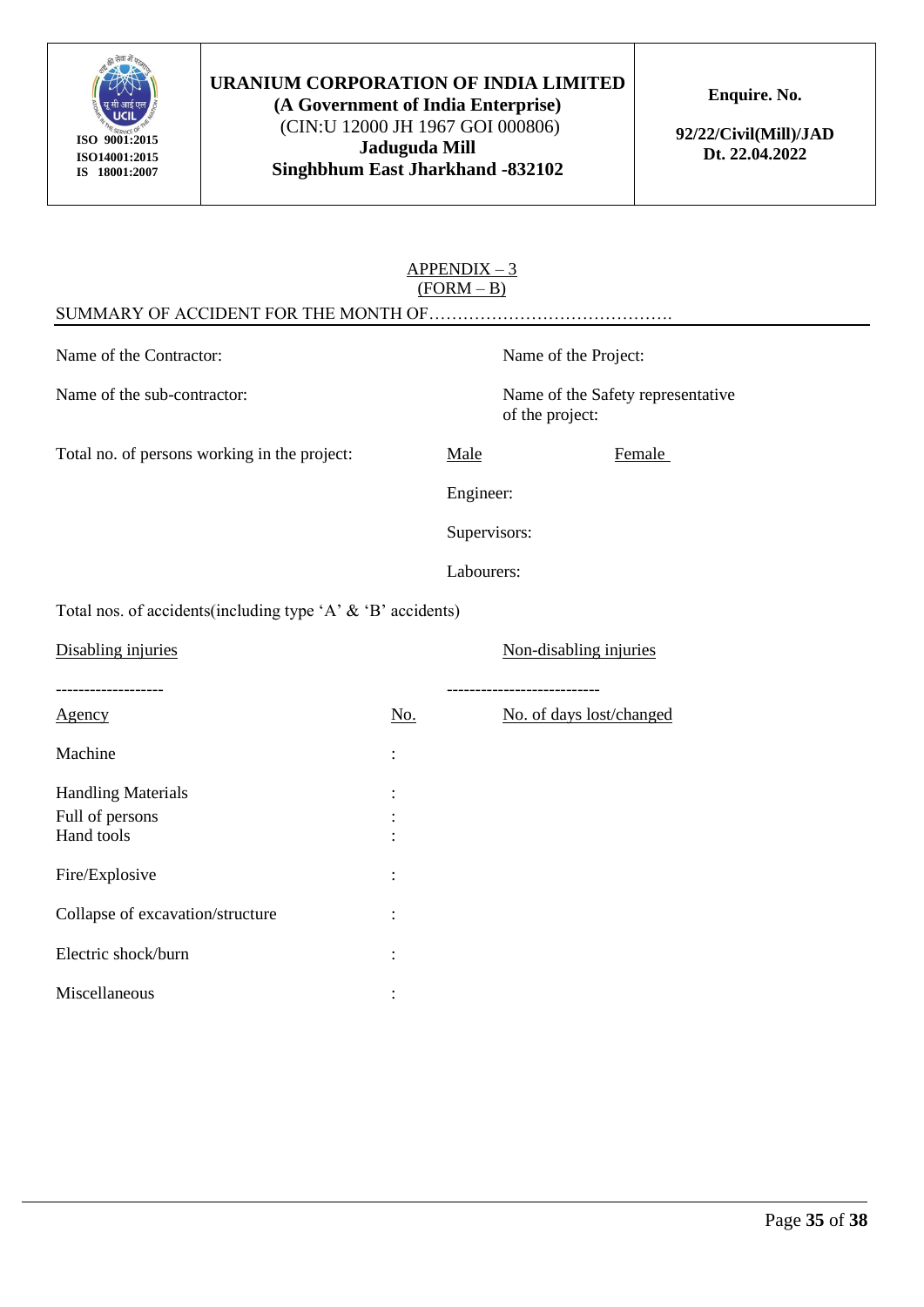

**(A Government of India Enterprise)** (CIN:U 12000 JH 1967 GOI 000806) **Jaduguda Mill Singhbhum East Jharkhand -832102** **Enquire. No.** 

**92/22/Civil(Mill)/JAD Dt. 22.04.2022**

## SCHEDULE – 'D'

| Sl.No.<br>Category of labourer |                                     | Wages per day (Rs.)                                                                                                                                                                                   |  |  |
|--------------------------------|-------------------------------------|-------------------------------------------------------------------------------------------------------------------------------------------------------------------------------------------------------|--|--|
|                                | 1. Un-skilled /Semi-skilled/Skilled | Contractor's are required to<br>enquire from time to time<br>with the govt. authorities i.e. ALC $(C)$ Chaibasa<br>regarding the minimum wages<br>rate payable and pay to the<br>workman accordingly. |  |  |

---------------------------------------------------------------------------------------------------------------------

Signature of Issuing Officer Signature of Contractor

Note: It will be the responsibility of the Contractor to check-up time to time from the Government Authority the minimum wages rate payable and pay to the workmen accordingly.

Date: Date: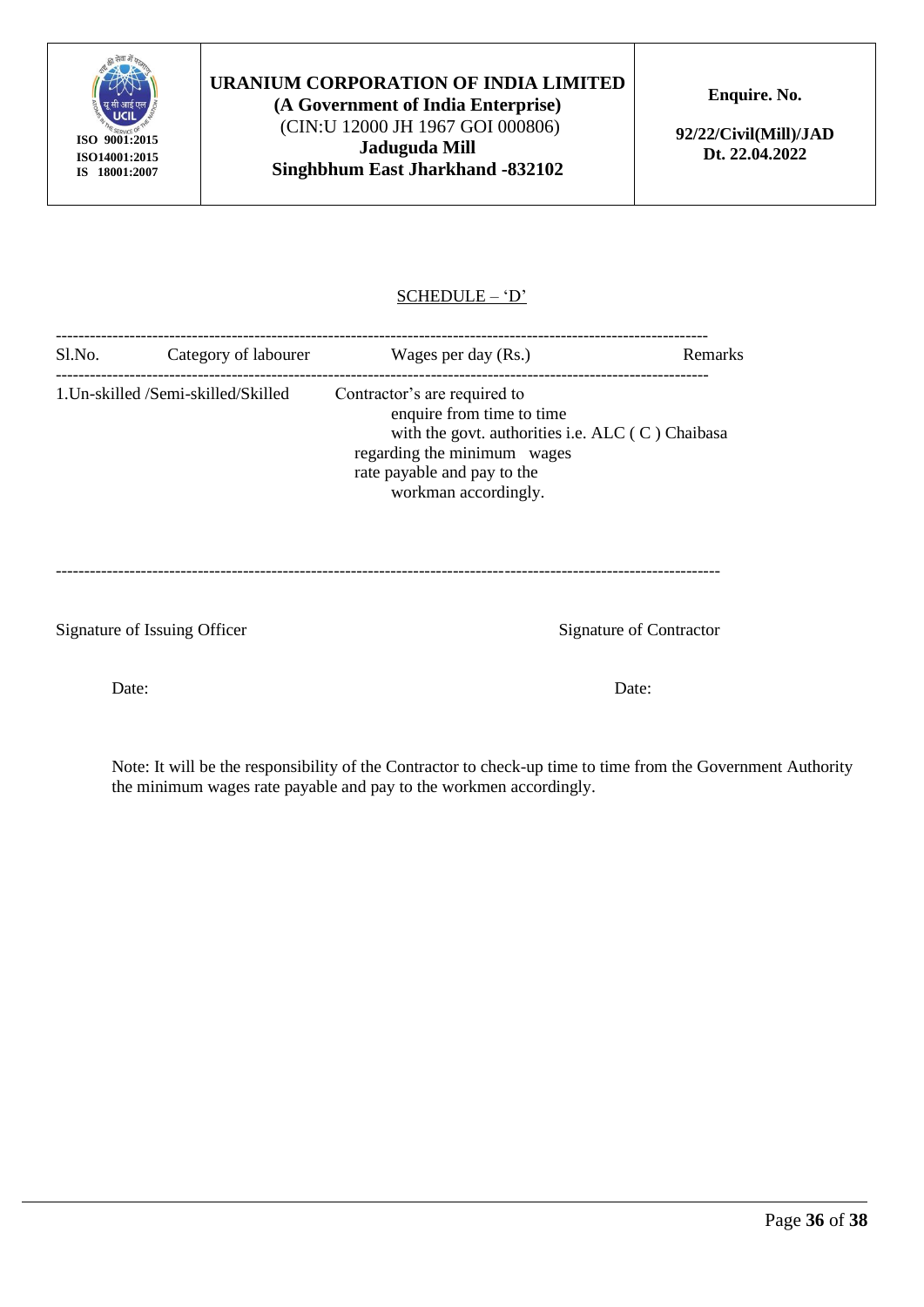

**(A Government of India Enterprise)** (CIN:U 12000 JH 1967 GOI 000806) **Jaduguda Mill Singhbhum East Jharkhand -832102** **Enquire. No.** 

**92/22/Civil(Mill)/JAD Dt. 22.04.2022**

## $SCHEDULE - (F)$

## GENERAL CONDITIONS OF CONTRACT

| <b>Accepting Authority</b>                                                    | <b>Chairman and Managing Director</b>                                                                                                                                                                                                                                                                      |
|-------------------------------------------------------------------------------|------------------------------------------------------------------------------------------------------------------------------------------------------------------------------------------------------------------------------------------------------------------------------------------------------------|
| Market rate percentage addition to<br>cover overheads and profit              | Fifteen percent                                                                                                                                                                                                                                                                                            |
| <b>Total Security deposit</b>                                                 | 3 percent of the contract price                                                                                                                                                                                                                                                                            |
| Time of completion of work                                                    | 3 months from the 15th day of issue of<br>letter of Intent (LOI) /work<br>order<br>whichever is earlier                                                                                                                                                                                                    |
| Agreed liquidated damage                                                      | Up to a maximum of 5 percent of the<br>contract price excluding taxes & duties                                                                                                                                                                                                                             |
| Defect Liability period                                                       | 6 Month.                                                                                                                                                                                                                                                                                                   |
| On Account Payment                                                            | Monthly R.A. /Final bills will be paid.                                                                                                                                                                                                                                                                    |
| Refund of Security deposit (3% of<br>contract price including taxes & duties) | The security deposit (Initial) 1.5% of<br>contract price shall be returned after<br>issuance of Completion certificate from<br>UCIL. Balance 1.5% amount which was<br>recovered from R A bill shall be returned<br>after expiry of defect liability period or<br>payment of final bill, whichever is later |
| Insurance                                                                     | As directed by E.I.C.                                                                                                                                                                                                                                                                                      |
| <b>Authority for Appointing Arbitrator</b>                                    | Chairman and Managing Director.                                                                                                                                                                                                                                                                            |